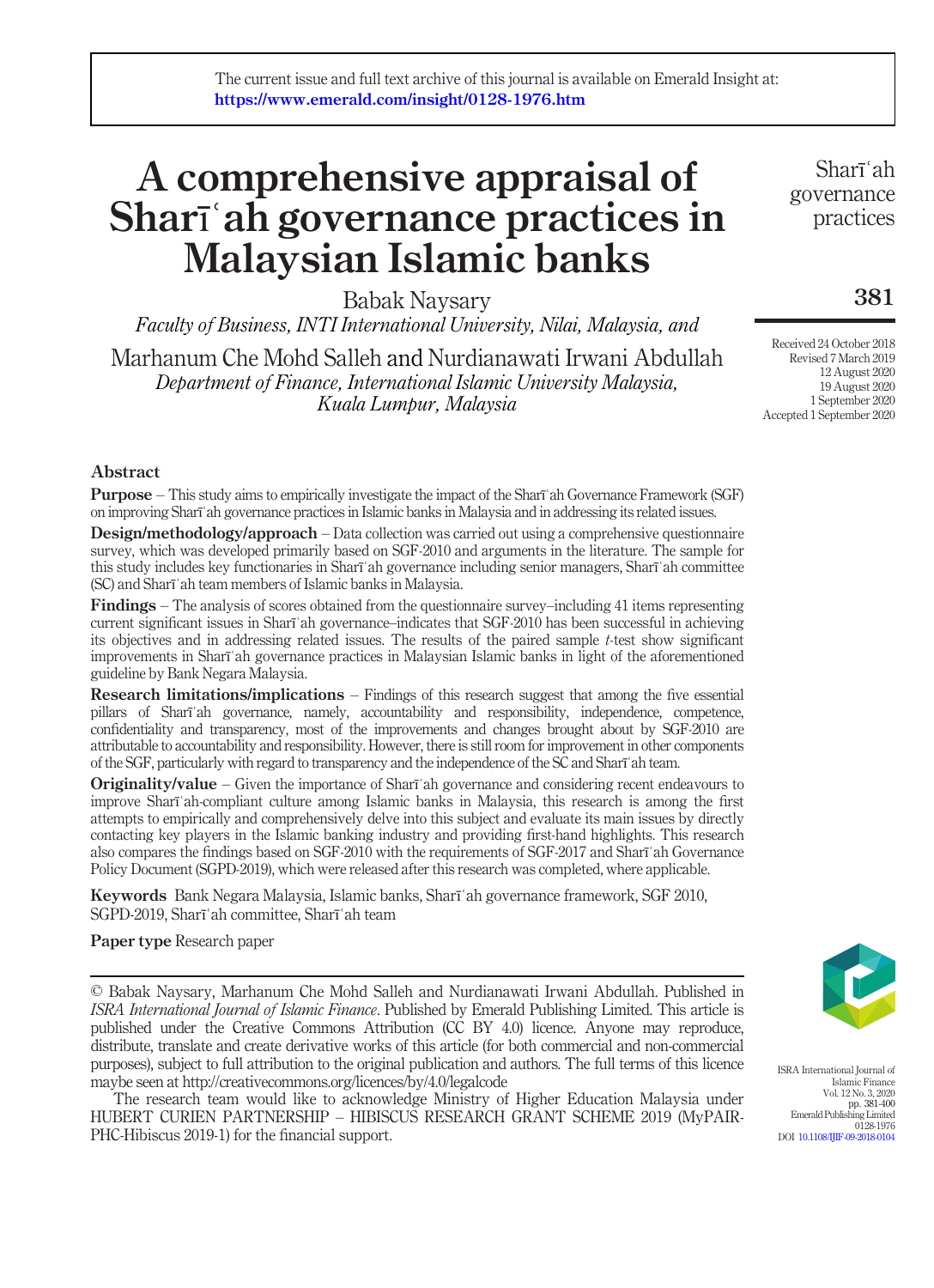#### Introduction IJIF

12,3

382

The development of Islamic banking during the past few decades has highlighted the need for the introduction of explicit Sharīʿah guidelines to ensure the application of Sharīʿah principles in this industry. While the Western system of corporate governance is based on self-interest, the ultimate goal in corporate governance in Islamic financial institutions (IFIs) is fulfilling the maqāṣid al-Sharīʿah (objectives of Islamic law) ([Bhatti and Bhatti, 2009](#page-18-0)). Maqāṣid al-Sharīʿah is<br>defined as tools to protect and preserve the benefits and interests of society. The inclusion of defined as tools to protect and preserve the benefits and interests of society. The inclusion of Sharīʿah principles in IFIs and the continuous monitoring of their operations to ensure their compliance with Sharīʿah rulings are what is known as "Sharīʿah governance" [\(Hasan, 2012\)](#page-18-1). This assurance system not only ensures the sound performance of Islamic banks according to Sharī'ah principles but it also builds trust and confidence among the Muslim *ummah* (nation) by promoting the principles of transparency and disclosure [\(Chapra, 2016](#page-18-2)). However, considering the undeniable role of Sharīʿah governance in addressing the issues in Islamic banking, it is still in the early stages of development and faces numerous challenges, which require more attention. In this regard, different standard-setting and regulatory bodies in Muslim countries such as the Accounting and Auditing Organization for Islamic Financial Institutions (AAOIFI), Organization of Islamic Cooperation (OIC), Islamic Financial Services Board (IFSB) and Bank Negara Malaysia (BNM) have tried to regulate Sharīʿah governance practices by issuing guidelines and setting standards.

Aspiring to be the global Islamic finance hub, Malaysia has proved to be a role model in this field and is one step ahead of the rest of the world in regulating its Islamic finance industry, particularly the aspect of Sharīʿah governance ([Omar, 2013\)](#page-18-3). As the enforcement of the Islamic Banking Act in 1983, the Malaysian regulatory bodies have constantly upgraded the regulatory framework for Islamic finance. In this regard, BNM has played a significant role in issuing Sharīʿah governance-related guidelines. The Sharīʿah Governance Framework (SGF), which was first issued in 2010 (SGF-2010), is one of the remarkable attempts in designing and establishing an effective Sharīʿah governance mechanism in Islamic banks. The framework was made effective from 1 January 2011 and later revised in 2017 (SGF-2017). SGF-2010 is considered a milestone in the evolution of the Sharīʿah governance regulatory framework in Malaysia ([Hasan, 2012;](#page-18-1) [Ramli](#page-18-4) et al., 2014).

However, after almost seven years, as its enforcement, it is observed that there is still limited research on the impact of this framework and its success in addressing the current challenges of Sharīʿah governance in the Malaysian Islamic banking industry. The present research is an attempt to evaluate the impact of SGF-2010 in addressing the current issues in Sharīʿah governance. For this purpose, a questionnaire was developed and distributed among key players in the industry who are involved in Sharīʿah governance, including the board of directors (BOD), Sharīʿah committee (SC) members and senior managers. The respondents were to evaluate the impact of SGF-2010 in addressing and resolving the current challenges in Sharīʿah governance. The research later compared the findings based on SGF-2010 with the requirements in the revised SGF-2017 and the Sharīʿah governance policy document which was issued in 2019 and now supersedes SGF-2010 (SGPD-2019).

The next section of the paper provides an overview of the literature followed by the research methodology. A questionnaire survey analysis is further provided to outline the research results. Finally, the discussion and conclusion section summarizes the study and its findings.

#### Related literature

The issue of Sharīʿah governance has been the subject of many studies in recent years, most of them taking a normative view on the issue [\(Farook and Farooq, 2011;](#page-18-5) [Febianto, 2011;](#page-18-6) [Casper, 2012\)](#page-18-7). In the study by [Muhammad and Sulong \(2019\)](#page-18-8) on literature related to the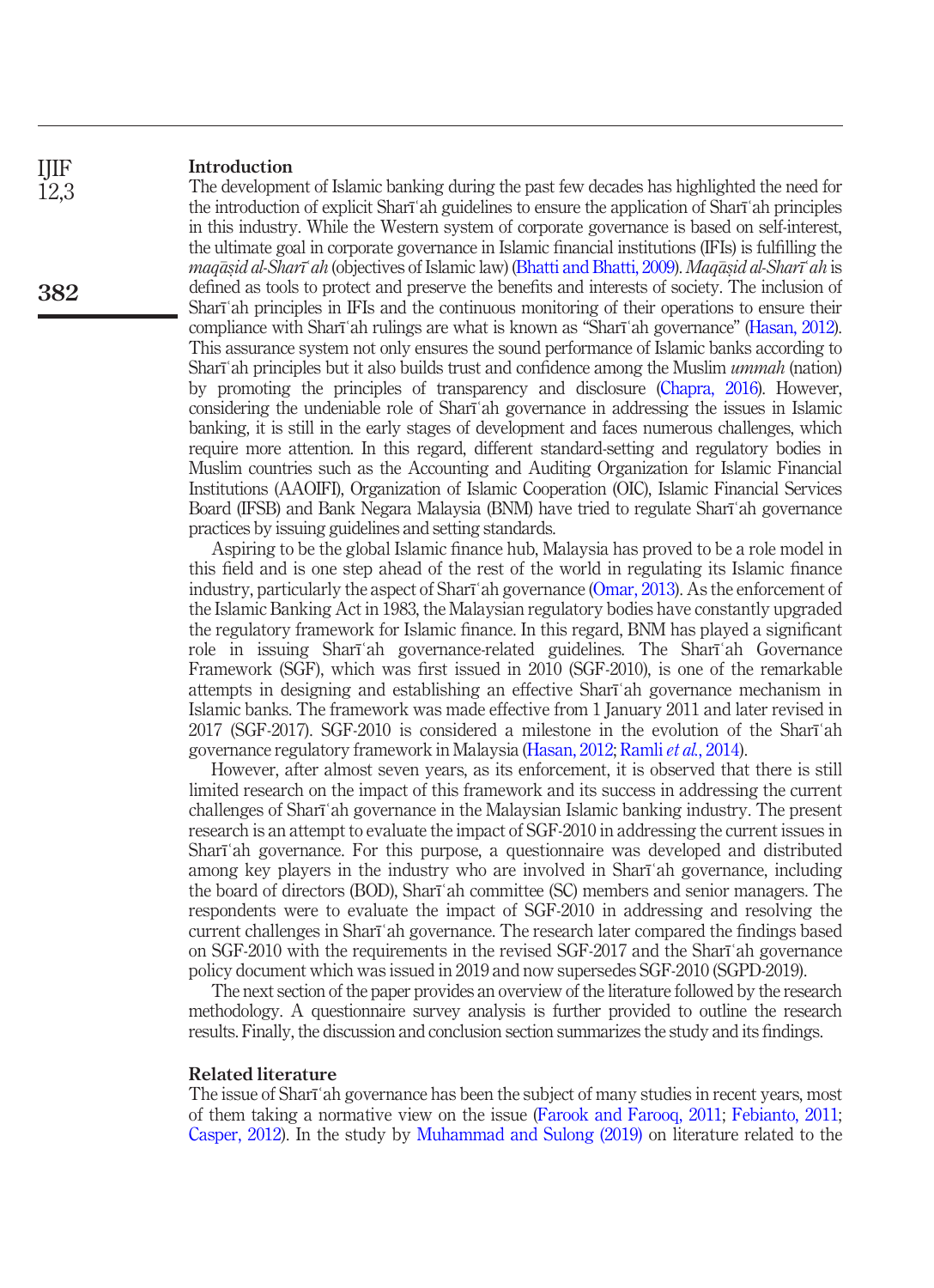Sharīʿah and corporate governance mechanism, the authors found that different approaches were adopted by different countries, depending on the country's needs, economic situation and regulation. Apparently, most of the literature has examined the roles and responsibilities of BOD and SC including their size, independence, expertise and cross-membership. There are, however, a few exceptions, which scrutinized the fundamental pillars of Sharīʿah governance in IFIs. Among these researchers, [Abdul Rahman](#page-18-9) et al. (2005) studied Malaysian bank managers' perceptions of the responsibility and independence of Sharīʿah advisors. Considering the AAOIFI standards and using questionnaires, their results suggest that, with regard to responsibility, managers believe that Sharīʿah advisors are more responsible towards external stakeholders whose confidence in banks' operations is crucial for the survival of this industry. Regarding the independence of Sharīʿah advisors, they found that factors such as the existence of the SC, the level of Sharīʿah background of Sharīʿah advisors, their reputation, the advisors who are also members of the Sharīʿah Advisory Council (SAC) and finally the non-executive role of Sharīʿah advisors significantly influence the level of independence among Sharīʿah advisors. Although their research was a great step forward, they took into account only two attributes of the SC and disregarded other influencing factors.

A study by [Hamza \(2013\)](#page-18-10) argued that the soundness and reliability of Sharīʿah governance are highly related to the level of independence of the SC and its consistency in pronouncements. According to the author, a menace to the independence of the SC arises from the fact that SSB members are appointed and remunerated by the IFI, which creates a conflict of interest. In terms of consistency in pronouncements, he mentioned that diversity in opinions and interpretations could be a big challenge for the industry. Studying two different models of SGF in different countries, [Hamza \(2013\)](#page-18-10) concluded that in decentralized Sharīʿah governance models like Gulf Cooperation Council (GCC) countries, it is more difficult to properly manage the conflict of interest between the SC and IFIs and to reach a consensus in Sharīʿah interpretations. On the other hand, in the centralized model, which is implemented in countries such as Malaysia, Pakistan and Sudan, the position and independence of SSB members are stronger and divergence in the interpretations can be more effectively resolved.

Taking into account the conformity of Sharīʿah governance principles with European governance regulations, [Casper \(2012\)](#page-18-7) pointed out the issue of independence and competence of SCs. He did not find any obstacle for SC members with regard to independence in the context of Germany, although the lack of competent individuals in both Sharīʿah and Islamic banking was found to be a hurdle. His research is unique in the sense that it is among the few studies that considered the issue of Sharīʿah governance in a non-Muslim country. However, no practical analysis is provided in the context of Sharīʿah governance in IFIs across Europe.

In his survey in Malaysia, GCC countries and the UK, [Hasan \(2012\)](#page-18-1) identified six main issues related to Sharīʿah governance. These issues are independence, competence, confidentiality, consistency, disclosure and transparency. Developing a Sharīʿah governance index to measure the quality of Sharīʿah governance in 80 IFIs across Malaysia, the GCC and the UK he found that more than 65% of IFIs are placed in the "improved practice", "emerging practice" and "underdeveloped practice" of Sharīʿah governance while less than 35% of them are ranked in the "good practice category". Among the sample countries, Malaysia showed a better performance than other countries where most of the IFIs were ranked in the "good practice" category. On the contrary, GCC countries obtained a weak score and were ranked as "emerging practice". Surprisingly, the findings showed that the UK is in the state of "improved practice" which is better than GCC countries. His study can be considered among the first attempts to quantify the SGF in countries where Islamic banking is practiced, which is a great

Sharīʿah governance practices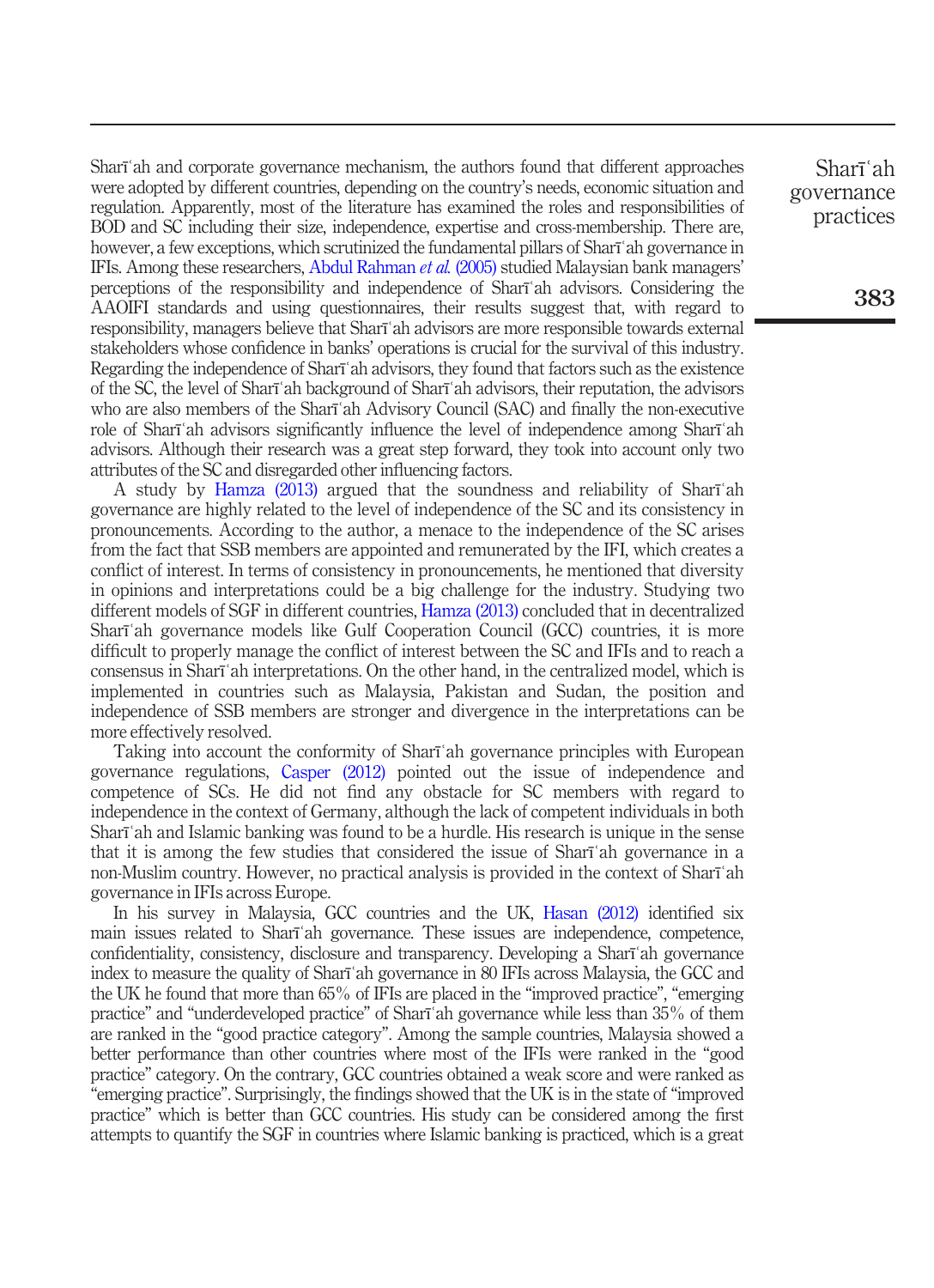step towards a better understanding of this issue. However, it must be noted that out of 22 Islamic banks in the UK, only two banks were selected for the analysis compared to 18 banks in Malaysia and 35 banks in GCC countries. This factor can increase the bias in the research and decrease the ability to generalize the results in the UK.

Emphasizing on Sharīʿah non-compliance risk, [Ginena and Hamid \(2015\)](#page-18-11) provided firm evidence that there is an urge for developing a comprehensive Sharīʿah governance model to address this unique risk in IFIs. Overall, they affirmed that the competence of the SC and its independence is a challenge for IBs. Furthermore, by comparing different models of SCs, including central authority and decentralized models, they pointed out the roles and responsibilities of SCs and their accountability to key stakeholders. The issue of unity in Sharīʿah reference, which indicates consistency in Sharīʿah rulings, has been pointed out as another key current issue in Sharīʿah governance.

The issue of disclosure in Sharīʿah governance is highlighted by [Rahaman \(2015\)](#page-18-12), who compared the latest Sharīʿah governance regulations on disclosure in Malaysia with international standards (IFSB and AAOIFI). Using the Sharīʿah governance disclosure ratio on the items in the SC report, she found out that Malaysian regulation on Sharīʿah governance is more comprehensive than the international ones. However, [Rahaman \(2015\)](#page-18-12) mentioned that very few Islamic banks comply with this guideline, despite the fact that the deadline for compliance had already passed. Her study calls for more stringent supervision on the implementation of Sharīʿah governance guidelines in Islamic banks.

Highlighting the uniqueness of Sharīʿah governance structure in Malaysia, [Laldin and](#page-18-13) [Furqani \(2018\)](#page-18-13) pointed out that SGF-2010, which was updated in 2017, has strengthened Sharīʿah compliance in the Islamic finance industry. However, they indicated that to achieve all its objectives, the cooperation of the government, industry players and customers is needed. They also highlighted the significance of the Islamic Financial Services Act (IFSA) 2013 as being legally binding for Sharīʿah governance and compliance. Although their study provides an update on the state of the art in Sharīʿah governance, it is still conceptual and more empirical research is required to highlight various aspects in detail. Furthermore, BNM has announced a new guideline on Sharīʿah governance in 2019 that superseded SGF-2010; it is called the SGPD-2019. The SGPD basically stresses the role of the BOD, management and the SC ([Kamaruddin](#page-18-14) et al., 2020). A recent study by Kamaruddin et al. [\(2020\)](#page-18-14) has compared three guidelines related to Shariah governance, including SGF-2010, IFSA-2013 and SGPD-2019. The authors concluded that SGPD-2019 has discussed Sharīʿah governance aspects comprehensively compared to SGF-2010 and IFSA-2013 even though it is suggested that the SGPD-2019 adds few sections on Sharīʿah governance, especially definitions and objectives.

#### Research methodology

As an exploratory research, this study opts for quantitative methodology whereby primary data is gathered through a questionnaire survey to evaluate the impact of primarily SGF-2010 on addressing the current challenges and improvements in Sharīʿah governance practices in the Malaysian Islamic banking industry. Where needed, the research compares the findings based on SGF-2010 with the requirements in the revised SGF-2017 and the SGPD-2019 and now supersedes SGF-2010 (SGPD-2019).

This study uses a purposive sampling method, which is a deliberate choice of participants based on the qualities that they possess ([Zikmund, 2003](#page-18-15)). The criteria to choose relevant informants in this research are based on the fact that samples must be knowledgeable, experienced and informed about the Sharīʿah governance mechanism and are also involved in the process of SGF-2010 implementation. According to SGF-2010, key

IJIF 12,3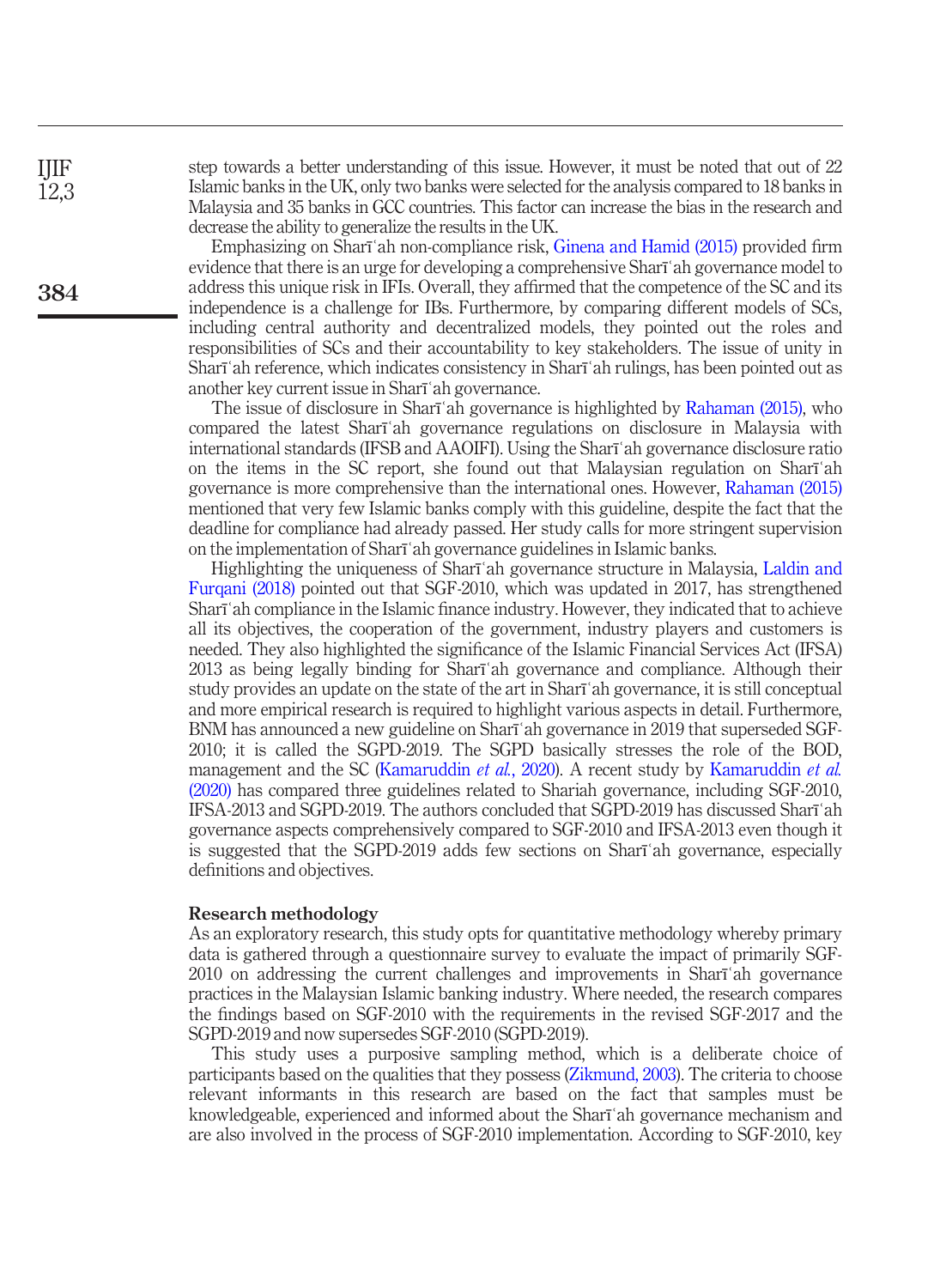functionaries in SGF include the BOD, SC members and senior managers and it is they who comprise the samples in this research. Overall, a total of 162 respondents have participated in this study. Descriptive analysis is used in this research to analyse the data gathered through questionnaires. Overall, a paired-sample  $t$ -test is used to check any significant difference between pre- and post-enforcement of SGF-2010.

#### Analysis of questionnaire surveys and results

#### Questionnaire analysis

After collecting 162 out of 240 distributed questionnaires, which yields the response rate of 67.5%, preliminary data analysis, including data coding, screening and assessment of normality, was performed to check for the robustness of the data. As for the background of the respondents (as shown in [Tables 1](#page-4-0) and [2](#page-4-1)), considering that the sample in this research mainly includes people of top positions, questions on the demography of respondents were limited to age, gender and education. The majority of SC members hold PhD degrees and their ages range from 35 to 72 years. As for their gender, the majority of SC respondents were male (85%) and the rest (15%) were female. These figures were different for the Sharīʿah team, with the majority of respondents holding bachelor degrees. The ages of respondents among the Sharīʿah team ranged from 23 to 50 years and their gender ratio was 47% women and 53% men.

The study limitations pertain to the survey with regard to time and management constraints which resulted in a relatively low response rate. This issue was partly mitigated

| No. | Islamic banks in Malaysia              | Shari'ah committee | Shari'ah team | Management |
|-----|----------------------------------------|--------------------|---------------|------------|
|     | Affin Islamic Bank Berhad              |                    | h             |            |
|     | Al Rajhi Banking and Investment        |                    |               |            |
| 3   | Alliance Islamic Bank Berhad           |                    |               |            |
|     | AmIslamic Bank Berhad                  |                    |               |            |
| 5   | Asian Finance Bank Berhad              |                    |               |            |
| b   | Bank Islam Malaysia Berhad             |                    |               |            |
|     | Bank Muamalat Malaysia Berhad          |                    |               |            |
| 8   | CIMB Islamic Bank Berhad               |                    |               |            |
| 9   | Hong Leong Islamic Bank Berhad         |                    |               |            |
| 10  | HSBC Amanah Malaysia Berhad            |                    |               |            |
| 11  | Kuwait Finance House (Malaysia) Berhad |                    |               |            |
| 12  | Maybank Islamic Berhad                 |                    |               |            |
| 13  | RHB Islamic Bank Berhad                |                    |               |            |
| 14  | Standard Chartered Saadig Berhad       |                    |               |            |
| 15  | Public Islamic Bank Berhad             |                    |               |            |
| 16  | OCBC Al-Amin Bank Berhad               |                    |               |            |
|     | Subtotal                               | 52                 | 96            | 14         |
|     | Total                                  |                    |               | 162        |

|               |     | Position | Age     |      | Gender $(\% )$ | Education $(\% )$ |              |              |
|---------------|-----|----------|---------|------|----------------|-------------------|--------------|--------------|
|               | No. | (%)      | Average | Male | Female         | Undergraduate     | Postgraduate |              |
| <sub>SC</sub> | 52  | 32       | 49      | 85   | Тb             | 78                | 22           | Table 2.     |
| Sharī'ah team | 96  | 59       | 32      | 53   | 47             | 33                | 67           | Respondents' |
| Management    | 14  |          | 38      | 62   | 38             | 43                | 57           | background   |

Sharīʿah governance practices

<span id="page-4-1"></span><span id="page-4-0"></span>Table 1. List of banks' representatives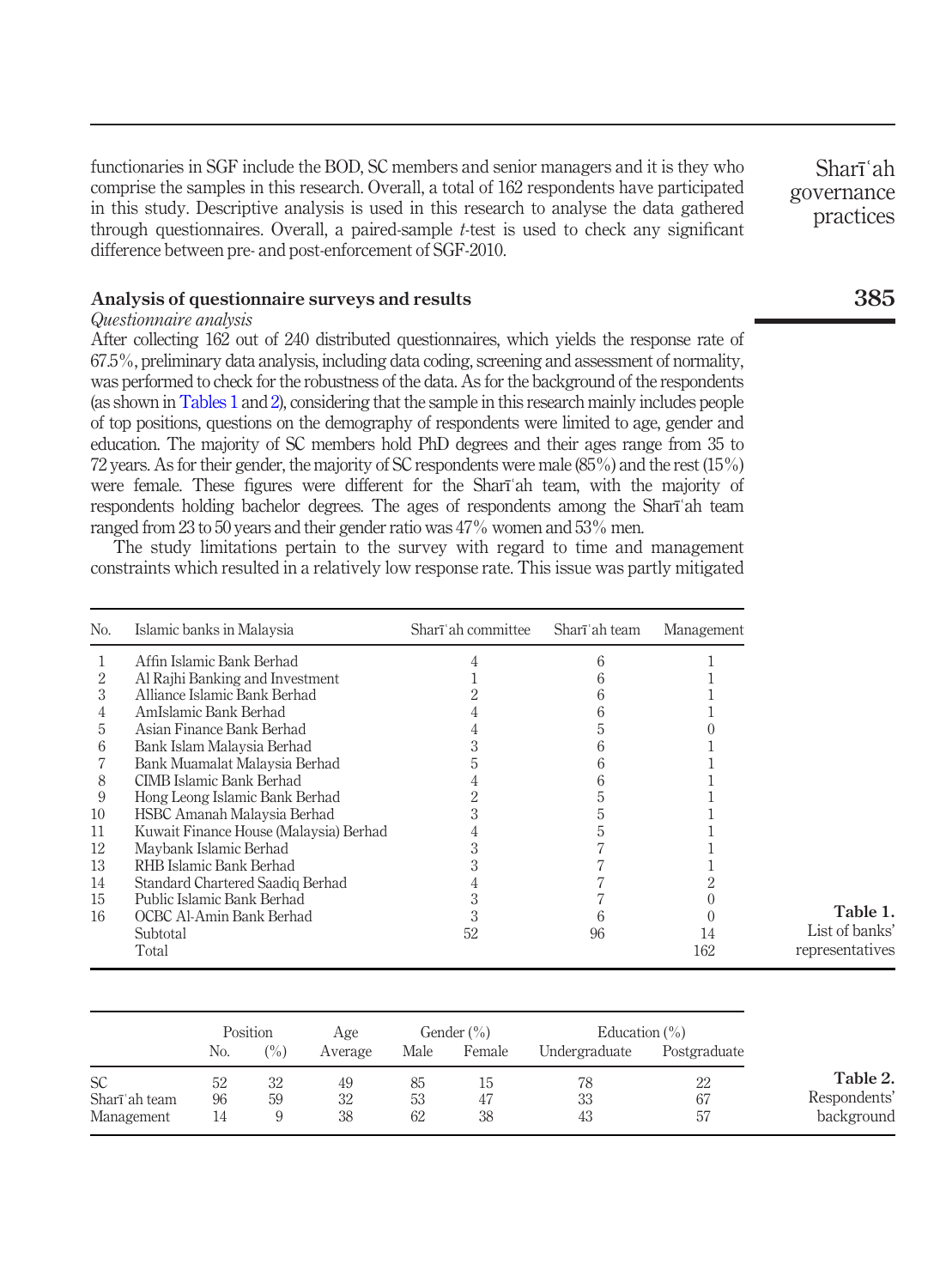by conducting separate interviews with SC members on the questionnaire items to acquire first-hand information.

This section presents the results obtained from the questionnaire survey. The layout of the questionnaire is categorized based on five main components of Sharīʿah governance, each of which encompasses several underlying items. The respondents' views were sought on the pre- and post-enforcement of SGF-2010 based on a five-point Likert scale ranging from strongly agree to strongly disagree. The average of total scores obtained for each item is presented in the tables as percentages.

[Table 3](#page-5-0) presents the responses to Questions 1 to 9, which relate to issues regarding accountability and responsibility.

When asked about the role of the SC in increasing the awareness on the position of Sharīʿah in Islamic banks (Question 1), the majority of respondents believed that after SGF-2010, through the expansion of the role of the SC and an increase in their involvement, the responsibility of informing and increasing people's understanding of the Sharīʿah now lies with the SC. The ways to discharge this responsibility were found to be, firstly, through regular meetings with managers, the Sharīʿah team and banking staff. This is believed to have increased their understanding of Sharīʿah-related issues. Secondly, by organizing talks and seminars in their capacity as faculty members in universities, SC members can target a wider audience.

<span id="page-5-0"></span>

|                    |      | Strongly agree                                                                                                 | Agree | Neutral | Disagree | Strongly disagree |
|--------------------|------|----------------------------------------------------------------------------------------------------------------|-------|---------|----------|-------------------|
|                    |      | $Q1$ : SC is responsible for improving people's understanding of Shart ah position on banking transactions     |       |         |          |                   |
|                    | Pre  | 1.2                                                                                                            | 3.1   | 40.1    | 54.3     | $1.2\,$           |
|                    | Post | 15.4                                                                                                           | 50.6  | 25.9    | 7.4      | 0.6               |
|                    |      | $Q2$ : There is a clear layout of policies, procedures and documentation that SC is responsible to endorse     |       |         |          |                   |
|                    | Pre  | 0.6                                                                                                            | 4.3   | 40.7    | 53.1     | $1.2\,$           |
|                    | Post | 11.1                                                                                                           | 54.9  | 27.8    | 4.9      | 1.2               |
|                    |      | Q3: Sharī ah governance functions include Sharī ah review, Sharī ah audit, Sharī ah risk and Sharī ah research |       |         |          |                   |
|                    | Pre  | 1.2                                                                                                            | 1.9   | 34.0    | 5.6      | 57.4              |
|                    | Post | 34.6                                                                                                           | 38.3  | 22.8    | 3.1      | 1.2               |
|                    |      | Q4: SC meetings are held at least once every two months                                                        |       |         |          |                   |
|                    | Pre  | 23.5                                                                                                           | 63.6  | 8.6     | 3.7      | 0.6               |
|                    | Post | 30.3                                                                                                           | 55.6  | 12.3    | 1.2      | 0.6               |
|                    |      | Q5: SC individual members attend at least 75% of meetings in a year                                            |       |         |          |                   |
|                    | Pre  | 15.4                                                                                                           | 64.8  | 16.0    | 2.5      | 1.2               |
|                    | Post | 8.0                                                                                                            | 36.4  | 50.6    | 3.7      | 1.2               |
|                    |      | Q6: Decisions are made on the basis of $\frac{2}{3}$ of present members                                        |       |         |          |                   |
|                    | Pre  | 15.4                                                                                                           | 63.0  | 17.9    | 3.1      | 0.6               |
|                    | Post | 28.4                                                                                                           | 43.2  | 23.5    | 3.7      | 1.2               |
|                    |      | Q7: The bank considers profit moderation and contribution to society                                           |       |         |          |                   |
|                    | Pre  | 1.9                                                                                                            | 13.6  | 55.6    | 24.7     | 4.3               |
|                    | Post | 1.2                                                                                                            | 13.0  | 56.8    | 27.2     | 1.9               |
|                    |      | Q8: SC has more of a supervisory than an advisory role                                                         |       |         |          |                   |
|                    | Pre  | 1.9                                                                                                            | 1.2   | 21.6    | 64.8     | 10.5              |
|                    | Post | 1.2                                                                                                            | 24.7  | 47.5    | 22.2     | 4.3               |
| Table 3.           |      | Q9: Increase in the number of SC members benefits the quality of their decisions                               |       |         |          |                   |
| Accountability and | Pre  | 1.9                                                                                                            | 17.3  | 54.3    | 22.2     | 4.3               |
| responsibility     | Post | 9.9                                                                                                            | 53.1  | 32.1    | 3.7      | 1.2               |
|                    |      |                                                                                                                |       |         |          |                   |

386

IJIF 12,3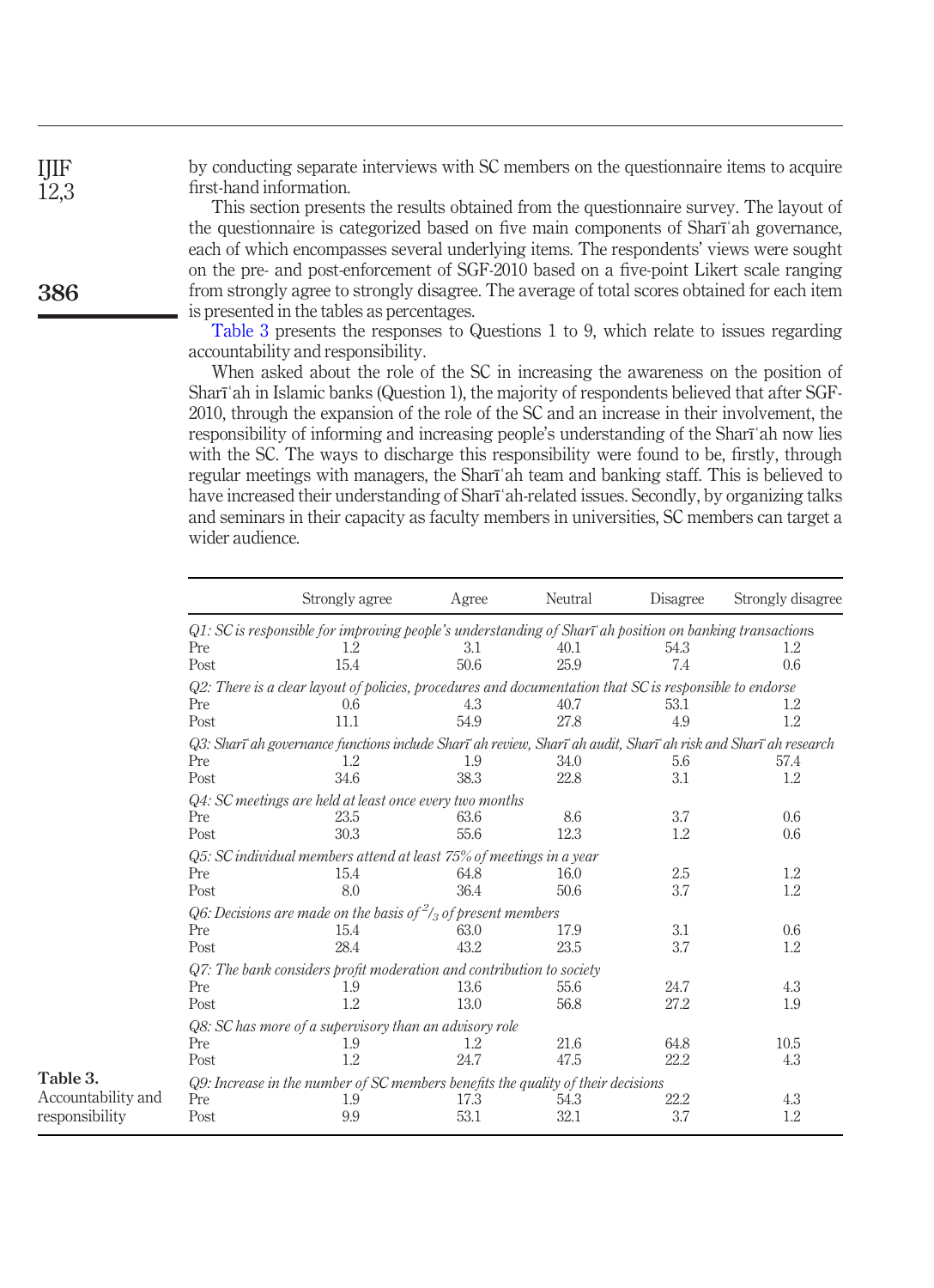On the issue raised in Question 2, the majority of respondents believed that there has been a huge difference after the implementation of SGF-2010 in terms of clarification of the processes and responsibilities, from the structuring of products to the functions and processes related to Sharīʿah matters performed in the bank. SGF-2010 was also successful in clearly separating the Sharīʿah team functions (Sharīʿah review, audit, risk and research) and their responsibilities. The auditing by BNM, which is performed annually for Sharīʿah governance, has been carried out more efficiently after SGF-2010. Also, more detailed information and diligence are in place to make sure all the related documents, including marketing materials and product manuals, are submitted to the SC for approval. The product approval process is also closely monitored. The types of documentation were not clearly outlined before. This was remedied by the enforcement of SGF-2010. The most crucial document that is now constantly reviewed by the Sharīʿah team is the legal document of products. Apart from documentation, the system and procedures such as methods of profit and revenue calculation, are reviewed by the SC. This is one of the features of SGF-2010 that aims to widen and extend the scope of responsibilities of the SC. The layout of Sharīʿah team responsibilities was found to be very clear and efficient regarding their terms of reference post SGF-2010. However, it is believed that there is still more room for improvement in terms of clarification of specifics.

Regarding Question 3, a significant difference is observed for Sharīʿah functions, as this segregation of roles was only introduced after SGF-2010. Even in banks with the existence of Sharīʿah organs before, the emphasis and codification on Sharīʿah functions in SGF-2010 made the organization of Sharīʿah organs more systematized and this generally resulted in more involvement of the Sharīʿah team in bank performance. This classification and segregation of roles and responsibilities was a significant and positive move for Islamic banks, as by expanding the involvement of the Sharīʿah role, many of the activities are delegated to the Sharīʿah team, whose performance is crucial for the bank. In some smaller Islamic banks, confusion was observed regarding the difference between the roles of Sharīʿah review and Sharīʿah audit after enforcement of SGF-2010. Also, assigning separate individuals to undertake these two functions seems to be a hardship for those small banks; it is not easy for them to comply with it.

On the question of SC meetings referred to in Question 4, the result of the descriptive analysis indicates that there are no differences between pre- and post-SGF-2010 regarding the number of SC meetings conducted in the majority of banks. In this context, as reported by the respondents, the number of meetings depends on the individual banks' practices, which take into consideration the opinion of the SC and top management. Sometimes, numerous occasional meetings were held as per the requirements on a case-by-case basis.

With regard to the attendance rate of SC members, as posed in Question 5, the respondents mentioned that there was not much change with the implementation of SGF-2010 and almost all the banks managed to maintain the minimum 75% requirement of SC members' attendance. For this purpose, it was found that prior arrangements made by the Sharīʿah secretariat and the chairman were crucial for meeting the requirements of each SC member while serving the interests of the bank.

Based on the responses to Question 6, it is observed that there is not much difference between pre- and post-SGF-2010 in terms of the decision-making percentage of attendees. The respondents believed that basing decisions on two-thirds of the present members is not an appropriate basis and needs to be revised. Decisions might be subject to different interpretations of members, and in many banks, it was found that there is an influential figure in the SC influencing decisions in meetings. In some cases, even the Chief Executive Officer (CEO) also attended the SC meeting and could exert some influence. In the above cases, the leadership and role of the chairman play a significant role. This requirement has

Sharīʿah governance practices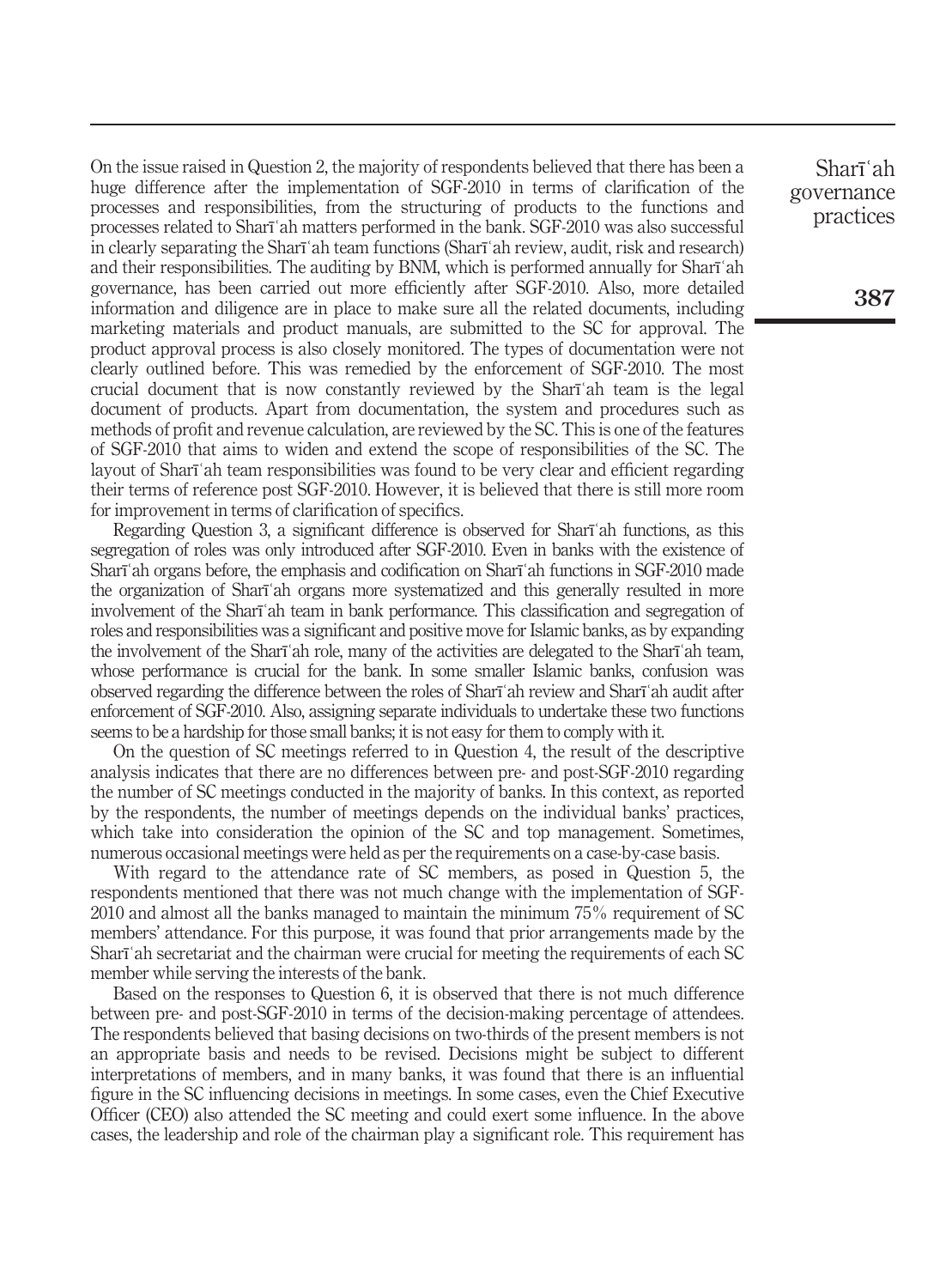been relaxed in SGF-2017 to be a "simple majority". Additionally, although the presence of the BOD and CEO in SC meetings is mentioned in SGF-2017, their presence in decisionmaking sessions is prohibited.

Regarding Question 7, most of the respondents were neutral on the issue of profit moderation and contribution to society. Many of the respondents believed that after SGF-2010, by expanding and enhancing the role of the SC in Islamic banks, more importance is being given to Sharīʿah on the ongoing issues in the banks. For example, there is a higher emphasis on ensuring fairness and justice to the customer and other stakeholders. For this purpose, the following are considered the means for achieving profit moderation in Islamic banks:

- zakat (alms) payment;
- corporate social responsibility (CSR) functions (for example, by CIMB Foundation in the case of CIMB Group); and
- income purification (pertaining to Sharīʿah non-compliant income).

There are also other arrangements such as consideration for adjusting financing products; e.g. in the case of home financing, to meet the conditions of people in need (such as paralyzed and disabled) as a means of discharging the bank's responsibility towards society. In these cases, it was found that there is no significant difference pre- and post-SGF-2010 and the issue of profit moderation was an internal policy decided by individual banks.

As for the role of the SC in Islamic banks (Question 8), many of the interviewees believed that SC garners a greater role in IFIs with SGF-2010. The role of the SC is also mentioned in SGPD-2019 where the SC is stated to be responsible "to provide objective and sound advice to the IFI to ensure that its aims and operations, business, affairs and activities are in compliance with Shariah" (p. 22). This mandate has been in practice after SGF-2010 and further enhanced with SGPD-2019. Also, the requirement for continuous endorsement and approval of the products, documentation and processes by the SC was effective in improving the latter's role. Other respondents separated the roles of the SC into two parts. Firstly, to check whether the product structure the bank is going to offer is Sharīʿah-compliant. Secondly, check whether there are any issues in the operations of the bank after the product is offered (whether by mistake, negligence or fraud). With respect to operations, SC's responsibility for these actions is minimal and not at par with their optimum accountability.

In response to Question 9, some of the respondents believed that at the beginning the grooming of newly appointed SC members created slight difficulty, particularly due to their lack of prior exposure to practical aspects of Sharīʿah governance. However, over time with more experience, their contribution to the bank has increased. On this particular issue, training has played a significant role. Others mentioned that more rigorous discussions in Sharīʿah meetings and diversity in SC members' background increased the quality of their decisions. Some of the interviewees were of the opinion that an increase in the number of SC members if accompanied by full adherence to the spirit of  $shūr\bar{a}$  (consultation) can be beneficial. However, there can be reduced benefits if there exist influential figures who exercise firm opinions on certain issues  $-$  a matter which may nullify the impact of the increase in the number of SC members. The minimum requirement of five SC members is relaxed in SGF-2017 for small and less complex IFIs given proper justifications.

[Table 4](#page-8-0) shows the respondents' opinions on Questions 10 to 19, which relate to the issue of independence.

According to the respondents' view on Question 10, there is a significant difference between pre- and post-SGF-2010 as the presence of an SC member in the BOD meeting has been fully considered, even though it is still not a mandate and represents merely a

IJIF 12,3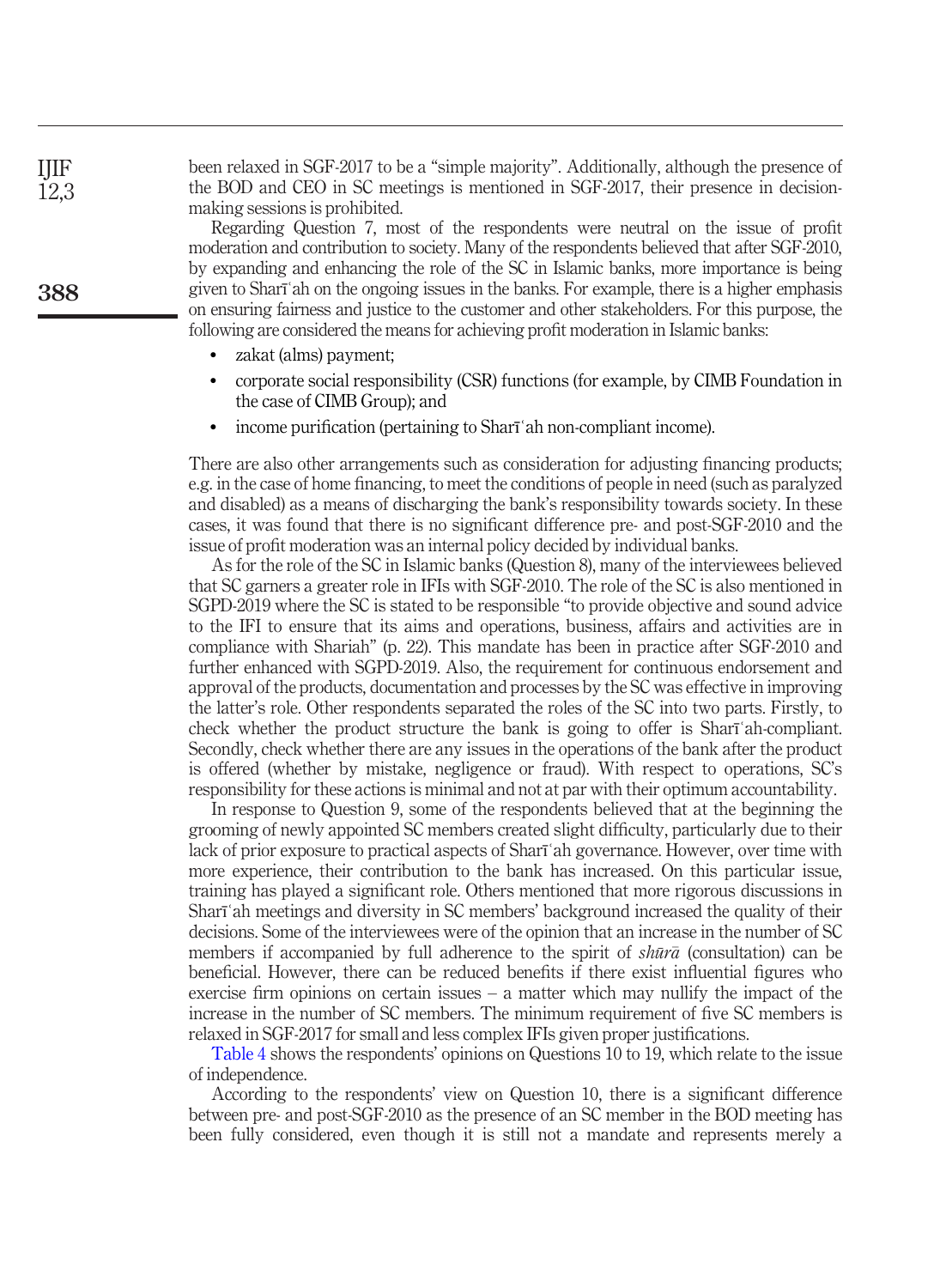|                             |                                                                                                             |       |         |          |                   | Sharīʿah     |
|-----------------------------|-------------------------------------------------------------------------------------------------------------|-------|---------|----------|-------------------|--------------|
|                             | Strongly agree                                                                                              | Agree | Neutral | Disagree | Strongly disagree | governance   |
|                             | Q10: At least one member of the SC is a member of the BOD                                                   |       |         |          |                   | practices    |
| Pre                         | 0.6                                                                                                         | 1.9   | 21.0    | 66.1     | 10.5              |              |
| Post                        | 8.0                                                                                                         | 40.7  | 29.0    | 9.9      | 12.3              |              |
|                             | $Q11$ : The SC is appointed by the BOD upon the recommendation of its nomination committee                  |       |         |          |                   |              |
| Pre                         | 65.4                                                                                                        | 7.4   | 24.7    | 1.9      | 0.6               |              |
| Post                        | 55.6                                                                                                        | 24.1  | 18.5    | 1.2      | 0.6               | 389          |
| management                  | Q12: There are an effective communication policy and procedure to facilitate interactions of the SC and     |       |         |          |                   |              |
| Pre                         | 1.9                                                                                                         | 15.4  | 56.8    | 21.6     | 4.3               |              |
| Post                        | 1.2                                                                                                         | 7.4   | 60.5    | 29.6     | 1.2               |              |
|                             | $Q13$ : Remuneration of the SC is determined by the bank based on advice from the remuneration committee    |       |         |          |                   |              |
| Pre                         | 65.4                                                                                                        | 5.6   | 27.8    | 0.6      | 0.6               |              |
| Post                        | 42.6                                                                                                        | 34.6  | 14.8    | 4.9      | 3.1               |              |
| duties and accountabilities | $Q14$ : There is a clear set of criteria to determine the SC's remuneration which is commensurate with its  |       |         |          |                   |              |
| Pre                         | 1.9                                                                                                         | 16.0  | 54.9    | 22.8     | 4.3               |              |
| Post                        | 1.2                                                                                                         | 11.7  | 62.3    | 24.1     | 0.6               |              |
|                             | Q15: The remuneration system does not affect the independence of the SC                                     |       |         |          |                   |              |
| Pre                         | 14.2                                                                                                        | 67.9  | 13.6    | 3.1      | 1.2               |              |
| Post                        | 13.6                                                                                                        | 41.4  | 42.0    | 2.5      | 0.6               |              |
|                             | $Q16$ : The BOD makes sure decisions by the SC are duly observed and implemented in the IFI                 |       |         |          |                   |              |
| Pre                         | 12.9                                                                                                        | 63.0  | 15.4    | 6.2      | 2.5               |              |
| Post                        | 11.1                                                                                                        | 35.2  | 49.4    | 3.7      | 0.6               |              |
|                             | $Q17$ : There is no obstacle for the SC to access accurate, timely and complete information                 |       |         |          |                   |              |
| Pre                         | 1.9                                                                                                         | 14.2  | 55.6    | 24.1     | 4.3               |              |
| Post                        | 1.2                                                                                                         | 9.3   | 53.1    | 34.0     | 2.5               |              |
|                             | $Q18$ : There is an effective channel for the SC to inform BNM in case of Shart ah non-compliant activities |       |         |          |                   |              |
| Pre                         | 1.9                                                                                                         | 13.6  | 58.0    | 22.2     | 4.3               |              |
| Post                        | 1.2                                                                                                         | 33.3  | 40.7    | 22.2     | 2.5               |              |
|                             | $Q19$ : Reappointment, resignation and removal of the SC by the BOD does not affect its independence        |       |         |          |                   | Table 4.     |
| Pre                         | 12.3                                                                                                        | 49.4  | 33.3    | 3.7      | 1.2               |              |
| Post                        | 8.6                                                                                                         | 54.9  | 30.9    | 4.3      | 1.2               | Independence |

<span id="page-8-0"></span>suggestion. Through this opportunity, the SC can convey its concerns directly to the BOD. One of the contributions of SGF-2010 is that, in Sharīʿah matters, SC members are considered to be of the same rank as the BOD. Therefore, their decisions must be considered and followed thoroughly. In most cases, the SC chairman was also a board member and even sat on the audit committee in some banks. This issue is particularly crucial as the BOD and SC might have divergent views on certain issues and look at some matters from different perspectives. In this case, the BOD tends to have a more profit- or credit-based view on the issues, which can be further balanced by comments from the SC to ensure Sharīʿah compliance. The settlement of divergence in BOD and SC opinions is still under question, and a proper solution mechanism has yet to be provided.

In terms of SC appointment in Question 11, there has not been much change before and after SGF-2010; SC members are appointed by the BOD after the recommendation of the nomination committee. It is worth noting that, according to IFSA-2013, any appointment of SC members must be approved by BNM and all the candidates must comply with the fit and proper criteria, as well as the standards put forward by BNM.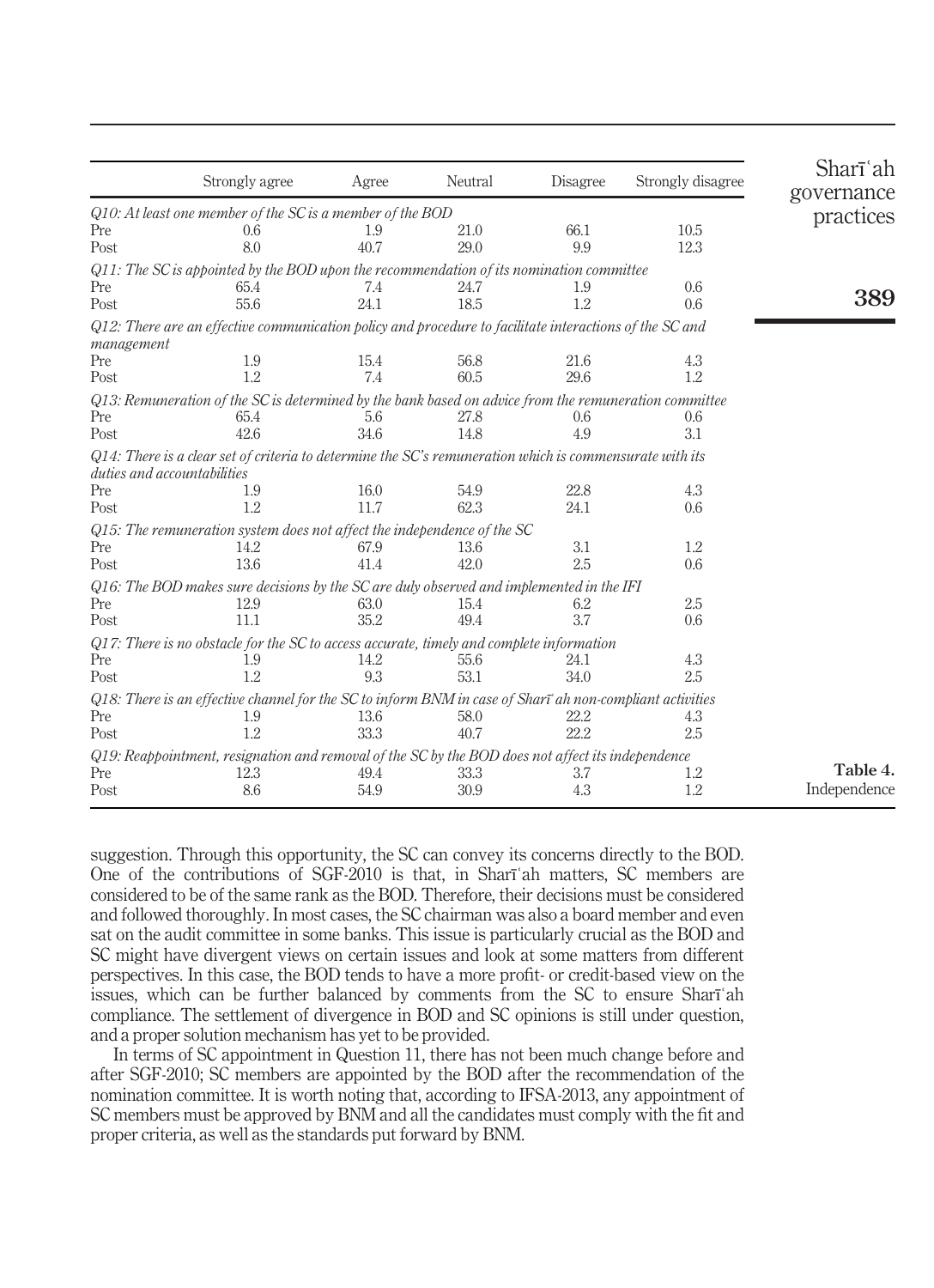Based on the results, it is observed that there is no significant change pre- and post-SGF-2010 for Question 12. Given that a proper channel of communication between the SC and management is crucial, many respondents believed that effective communication is still lacking with regard to the clarity of policies and procedures and that there is more room for improvement. One of the key factors in the lack of proper communication between the SC and management was found to be the lack of understanding of Sharīʿah matters by management and the lack of practical understanding of technical and operational banking matters by the SC.

The SC's remuneration, as in Question 13, must be determined by the remuneration committee and approved by the BOD. It was also found that there was a slight difference in the remuneration of local and foreign SC members (due to alignment with home country remunerations). No significant change was observed after SGF-2010 in this regard.

Question 14 mentions that the remuneration of SC members is highly dependent on the bank's policy and the remuneration committee's decisions and that there is not a predetermined standard criterion. Other than market cap and peer comparison, the size and complexity of offered products seem to influence the level of SC remuneration, which is similar to pre SGF-2010. In the case of foreign Islamic banks, the comparison and balance are maintained based on the group level in the home country and other countries that the group is performing in.

According to the results for Question 15, there is no significant difference pre- and post-SGF-2010 on the issue of independence of the SC because of remuneration. SC members have been compared to external auditors and rating agencies which are remunerated by the bank and which have to submit their report to management. However, the measures of independence by BNM play a significant role in maintaining SC's objectivity. Some interviewees mentioned that because of no clear guideline on the individual who commits the Sharīʿah non-compliance cases at the Islamic bank's level, the SC, in general, would be responsible for the entire case. The opinion of the SC in any case of Sharīʿah non-compliance (even if they receive high remuneration from the bank) cannot be compromised. It was also mentioned that after SGF-2010 the independence of the SC became more important because:

- There are a direct channel and possibility for SC members, particularly the chairman, to contact and communicate with BNM on any matter of concern.
- Any dismissal or termination of SC membership should rigorously be accompanied by clear justifications and obtain the approval of BNM first.
- On a case-by-case basis, it was found that were there inquiries and monitoring by BNM of any pressure or interference by the BOD or management.
- The reason for any resignation by SC members is thoroughly monitored and evaluated by BNM.

Regarding Question 16, in some banks, the SC regularly updates the BOD on any outstanding rectification measures that need to be carried out. The decision of the SC, even if it leads to a decrease in profit, must be followed and implemented by the bank. It can even halt the offering of certain products which are doubtful with regard to their Sharīʿah compliance. For this purpose, the minutes of SC meetings are the basis for any subsequent actions. The person in charge of conveying the extracted meaning of SC meetings is the Sharīʿah secretariat, which also acts as one of the main channels of communication between the SC, business units and management. However, the monitoring measure to make sure that the decisions and extract the meaning of SC meetings are properly and completely communicated to management needs to be improved.

390

IJIF 12,3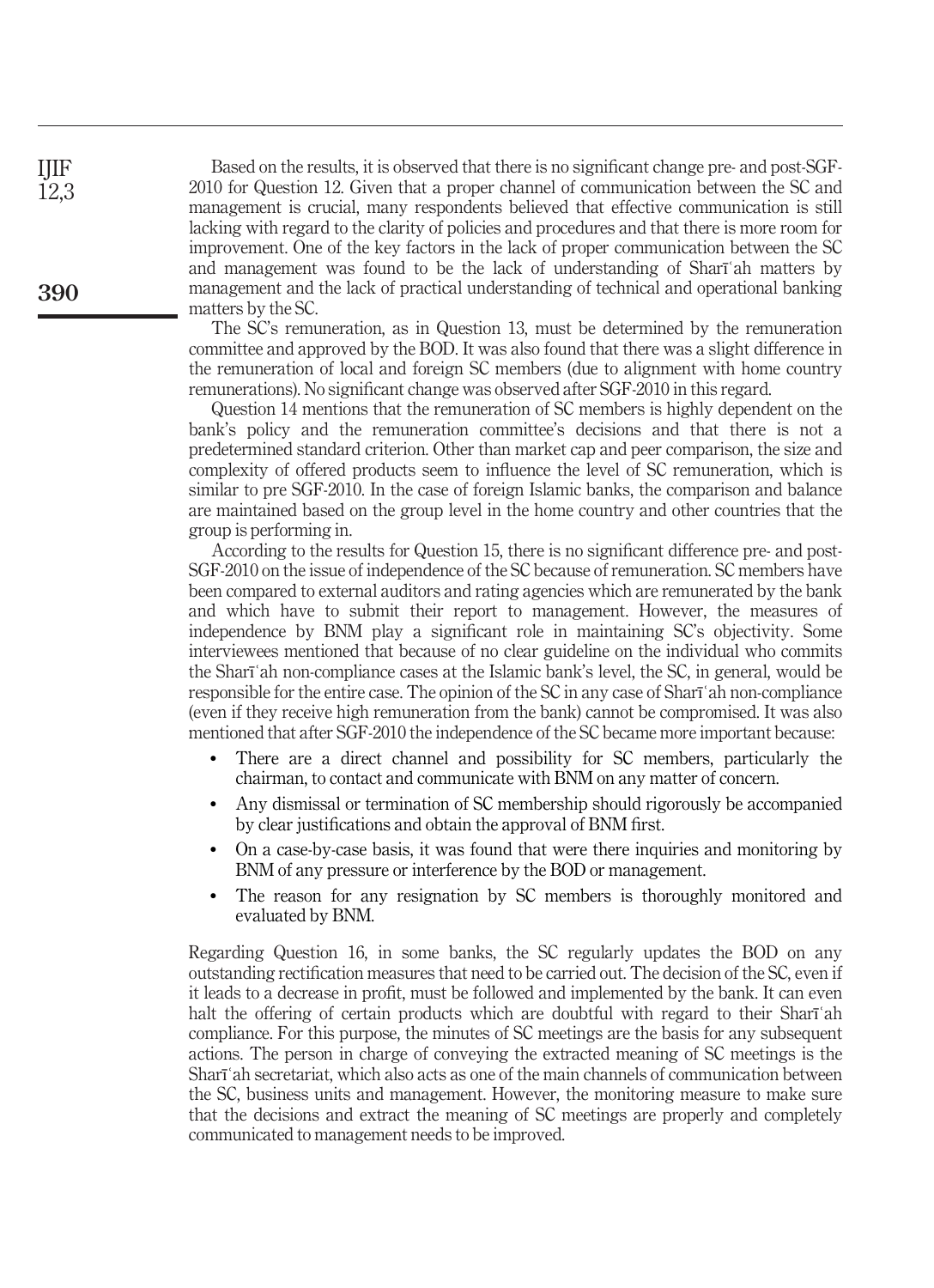Regarding Question 17, although it was mentioned that there are no restrictions on the SC accessing accurate and timely information, in some cases the Sharīʿah team found practical difficulties in getting timely information. Completeness of information was another issue, and the main reason for that was found to be the different understanding of staff in business units who are supposed to provide the required information. The lack of understanding can be due to misconceptions about their roles and responsibilities, as well as their different views on the product and nature of the information that they are required to provide. Therefore, on this issue, there is room for improvement and for regulatory considerations.

Based on the respondents' views on Question 18, there has been a difference between pre- and post-SGF-2010 for item 18. The cases of Sharīʿah non-compliance can be found and inspected by various individuals such as Sharīʿah reviewers and auditors; however, they need to first inform the SC to decide whether it is an actual Sharīʿah non-compliance event or not. From this point on, the procedures can vary between banks. For example, the ultimate reporting unit can be the Sharīʿah compliance or Sharīʿah risk unit. In most cases, the SC does not directly report to BNM as they will try to discuss the case internally before making any decision. The SC's engagement with BNM is on a case-bycase basis, mostly if there is any call from BNM for meeting and during the annual Sharīʿah audit by BNM. Generally, any communication with BNM should be done by the Regulatory Compliance Unit (RCU) and cannot be done directly by any staff.

No significant change was noted in terms of reappointment, resignation and removal of the SC in pre- and post-SGF-2010 (Question 19). However, it must be noted that the removal of any SC member can be done by the BOD only by providing complete and clear reasons to BNM. Therefore, the independence of the SC is duly protected. It was mentioned by most of the respondents that generally there are rigorous requirements in case of removal or resignation of SC members by BNM. This is so, as according to IFSA-2013, Islamic banks should notify BNM of the fact and the reasons not later than 14 days of such a circumstance.

[Table 5](#page-11-0) shows the response to Questions 20 to 28 pertaining to the issue of competence. Relating to the question of whether the chairman of the SC is of Sharīʿah background (Question 20), although this requirement is mentioned in SGF-2010, it was also the case before its enforcement in most of the banks. Normally, the chairman of the SC must have obtained his/her first degree in Sharīʿah. A more elaborate outline of the chairman's responsibilities is provided in SGF-2017.

Fit and proper criteria, as mentioned in Question 21, have not been changed significantly by SGF-2010 due to the fact that most of these criteria are still determined based on internal strategies and requirements of banks. Apart from SGF-2010 requirements, Islamic banks have their own set of fit and proper criteria for the appointment of SC members. In some cases, these criteria can be affected by views and expectations of the management of the bank. As reflected in the response to Question 22, the main focus among banks is still on a Sharīʿah degree. There are even some cases where all SC members have a Sharīʿah background. This led to situations where SC members lack the necessary knowledge in banking and finance. In this regard, not much change was found before and after the enforcement of SGF-2010. However, it is worth mentioning that Islamic banks are becoming aware of the need for having a more diversified background among SC members.

There is no significant difference pre- and post-SGF-2010 on the response to Question 23. Depending on the banks' internal policy and strategy, some banks might favour extensive knowledge on *figh al-mu*<sup> $\bar{a}$ </sup> malari (Islamic commercial law) while others consider the academic background and PhD qualifications in Islamic banking and finance. After enforcement of SGF-2010 because of more involvement of SC members in daily operations of

Sharīʿah governance practices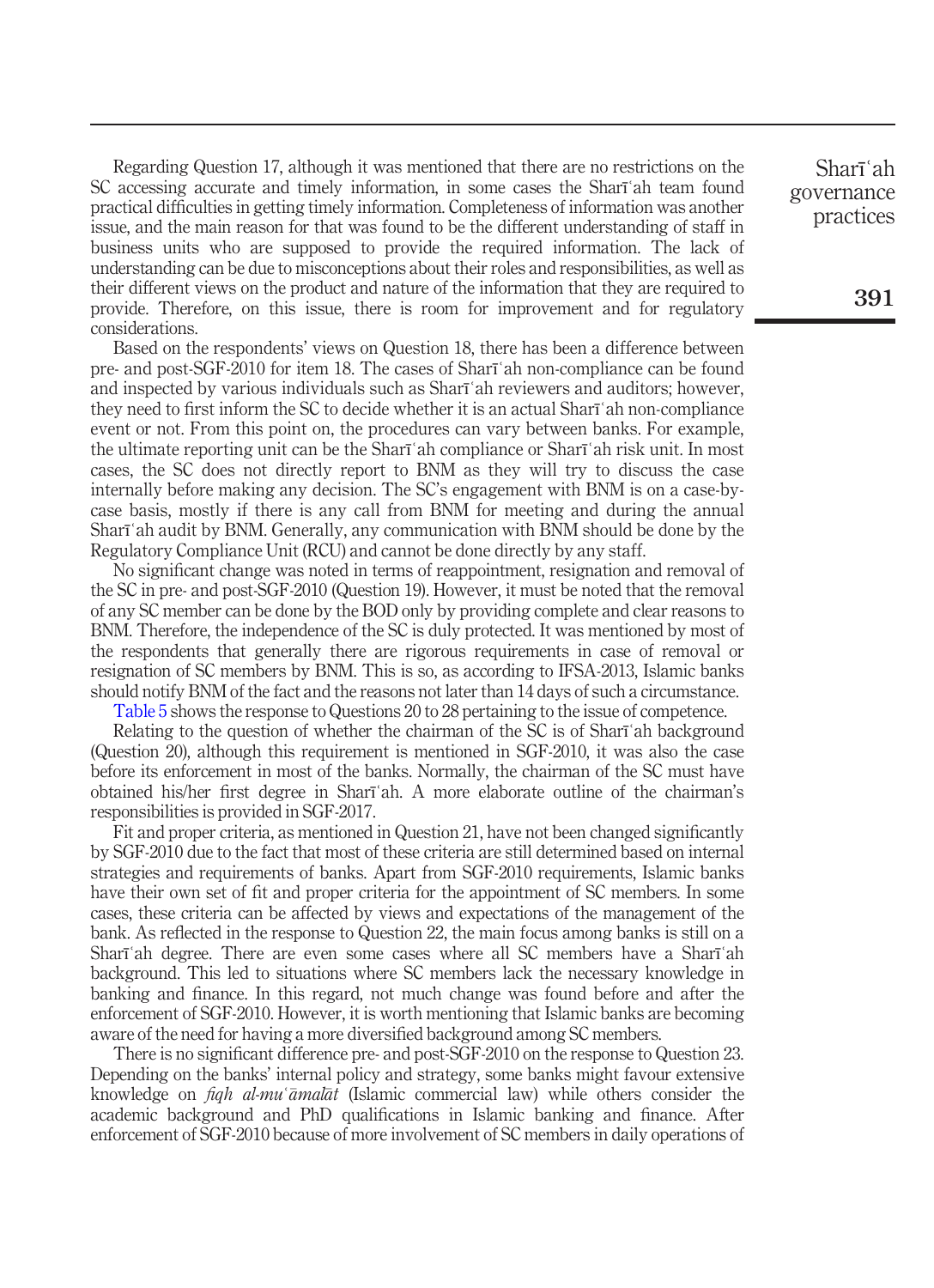|            |                                                                                                                                                                               | Strongly agree | Agree | Neutral | Disagree   | Strongly disagree |
|------------|-------------------------------------------------------------------------------------------------------------------------------------------------------------------------------|----------------|-------|---------|------------|-------------------|
|            | $Q20$ : Chairman of the SC is a member with a Shari ah background                                                                                                             |                |       |         |            |                   |
|            | Pre                                                                                                                                                                           | 15.4           | 58.7  | 16.7    | 4.9        | 4.3               |
|            | Post                                                                                                                                                                          | 7.4            | 54.3  | 32.7    | 4.3        | 1.2               |
|            |                                                                                                                                                                               |                |       |         |            |                   |
|            | $Q21$ : There is a clear set of fit and proper criteria for the appointment of SC members                                                                                     |                |       |         |            |                   |
| 392        | Pre                                                                                                                                                                           | 14.8           | 65.4  | 17.9    | 1.2        | 0.6               |
|            | Post                                                                                                                                                                          | 9.3            | 53.1  | 32.1    | 4.3        | 1.2               |
|            | Q22: SC members have sufficient knowledge and experience in banking and finance                                                                                               |                |       |         |            |                   |
|            | Pre                                                                                                                                                                           | 1.2            | 3.7   | 21.6    | 64.2       | 9.3               |
|            | Post                                                                                                                                                                          | 0.6            | 1.9   | 25.9    | 42.0       | 29.6              |
|            | Q23: SC members have sufficient knowledge and experience in Islamic banking and finance                                                                                       |                |       |         |            |                   |
|            | Pre                                                                                                                                                                           | 1.9            | 3.1   | 22.2    | 62.3       | 10.5              |
|            | Post                                                                                                                                                                          | 1.2            | 3.1   | 25.9    | 40.7       | 29.0              |
|            |                                                                                                                                                                               |                |       |         |            |                   |
|            | Q24: SC members have sufficient knowledge and experience in figh al-mu amalat<br>Pre                                                                                          |                | 51.2  | 13.6    |            | 0.6               |
|            | Post                                                                                                                                                                          | 30.3<br>25.3   | 45.7  | 25.9    | 4.3<br>2.5 | 0.6               |
|            |                                                                                                                                                                               |                |       |         |            |                   |
|            | $Q25$ : There is an effective training programme in place to constantly equip SC members with relevant<br>knowledge in Sharī' ah and finance                                  |                |       |         |            |                   |
|            | Pre                                                                                                                                                                           | 1.9            | 4.9   | 17.9    | 64.8       | 10.5              |
|            | Post                                                                                                                                                                          | 8.0            | 51.9  | 32.7    | 4.9        | 2.5               |
|            | Q26: There is no restriction for SC members to seek advice and assistance from other professionals such as<br>external Shart ah advisors, lawyers, accountants and economists |                |       |         |            |                   |
|            | Pre                                                                                                                                                                           | 14.8           | 63.0  | 17.3    | 4.3        | 0.6               |
|            | Post                                                                                                                                                                          | 8.6            | 46.9  | 40.1    | 3.1        | 1.2               |
|            | Q27: There is a formal process of assessing the performance of the SC in terms of competency, knowledge,<br>contribution and effectiveness                                    |                |       |         |            |                   |
|            | Pre                                                                                                                                                                           | 8.6            | 50.0  | 37.0    | 3.7        | 0.6               |
|            | Post                                                                                                                                                                          | 13.0           | 44.4  | 37.0    | 4.3        | 1.2               |
|            | Q28: There is an effective succession planning programme for SC members by identifying, hiring and<br>nurturing new members                                                   |                |       |         |            |                   |
| Table 5.   | Pre                                                                                                                                                                           | 1.9            | 14.2  | 54.9    | 24.7       | 4.3               |
| Competence | Post                                                                                                                                                                          | 1.2            | 8.6   | 54.3    | 35.2       | 0.6               |
|            |                                                                                                                                                                               |                |       |         |            |                   |

<span id="page-11-0"></span>the bank, banking and finance qualification and experience are considered among the main criteria for choosing SC members. However, still many banks mainly consider the Sharīʿah background of members to be more important. It is worth noting that in SGF-2017, this issue is addressed by requiring at least one Islamic banking and finance expert with a minimum of 10 years' experience.

The requirement for SC members to have a Sharīʿah background as in Question 24 did not change pre- and post-enforcement of SGF-2010 and the focus on having a Sharīʿah degree and knowledge is still the main criteria.

Based on the results for Question 25, it is found that there is a significant difference preand post-SGF-2010 on the training programmes for SC members in both banking practices and Sharīʿah methodology. The requirement for an effective and continuous training programme has led Islamic banks to formulate internal and external measures for training SC members. In almost all banks, there is an annual budget allocated for training programmes. It can be spent in the form of attending workshops and seminars and in the form of research conducted by SC members. The latter is observed to be becoming more significant, as many of the SC members are academics. An example of a comprehensive training programme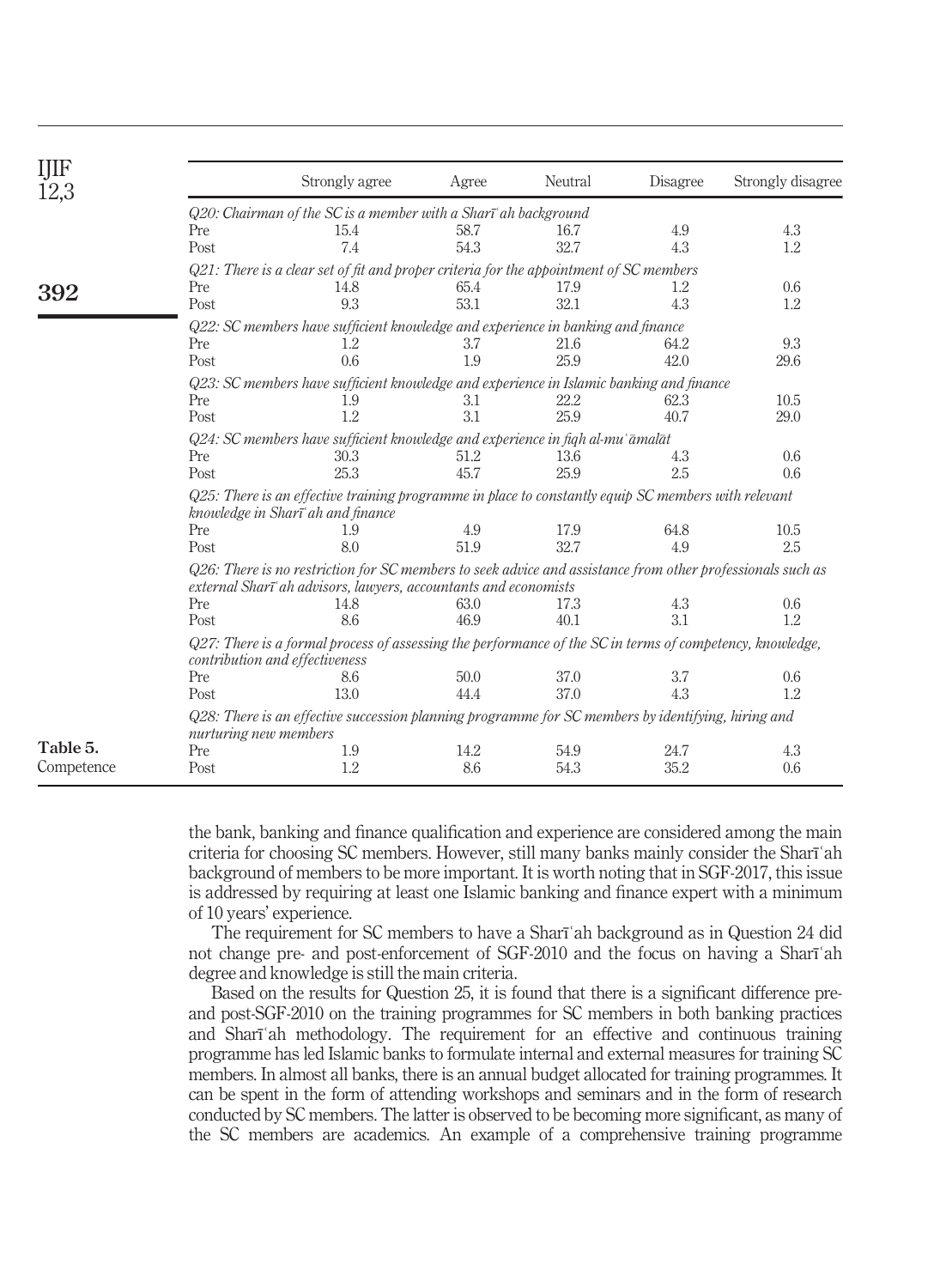conducted by the Association of Shariah Advisors in Islamic Finance (ASAS) endorsed by BNM is the Certified Shariah Advisor (CSA) and the Certified Shariah Practitioner (CSP), which are offered not only to the SC but also the Sharis at team. Failing to participate in training programmes affects the renewal of SC members' licenses. Training of SC members has also become one of the key elements based on which SC members' performance is assessed. Although there was no fixed and organized policy and procedure for training SC members, SGPD-2019 (Standard 9.5, page 8) reminded the board "to allocate sufficient resources for continuous development of skills and expertise of the Shariah committee" [\(BNM,](#page-18-16) [2019](#page-18-16)). This is to ensure that the SC members are competent with the required knowledge and skills to fulfil their responsibilities.

Regarding the issue highlighted in Question 26, some banks have "subject matter experts" and permanent invitees in SC meetings to seek their views on related issues, provide clarifications to SC members and obtain alternative opinions on issues at hand. It is found that there is no significant change after the implementation of SGF-2010 on the question of getting external advice and assistance, although, in the case of big banks, it has become less frequent.

On the question of assessing SC performance as posed in Question 27, it is found that there is no significant difference pre- and post-SGF-2010. On the issue of whether there is a formal process of assessment of SC performance, it is found that no structured and unified framework was in place. Each individual bank has its own assessment mechanism. For example, in most cases, each SC member is responsible for assessing other members' performance and effectiveness. The chairman is mainly responsible for assessing the performance of SC members, and subsequently, they appoint a member to evaluate the performance of the chairman. For the purpose of performance evaluation, there is a form prepared by the bank for gauging the contribution and deliverables of SC members with regard to assigned tasks, their contribution in meetings and their response rate to emails and calls from the bank for clarification of emergency issues. The chairman, in some cases, is assessed by the BOD on an annual basis. The rating system also became more organized and emphasized after SGF-2010.

On the question of succession planning referred to in Question 28, no significant change was observed. Despite the fact that the need for succession planning programmes was stipulated in SGF-2010, no particular planning policy was mentioned by the respondents other than rotations in SC chairmanship every two years to equip members with the necessary experience.

[Table 6](#page-13-0) provides the response to Questions 29 to 34, which relate to the issues of confidentiality and consistency.

The key measure to ensure awareness of SC members on the issue of confidentiality and secrecy (Question 29) is that they are informed and educated on the matter before the appointment. This has not changed significantly after SGF-2010. The issue of confidentiality is found to be well understood by SC members. The main material that is explained to SC members to enhance their understanding of confidentiality is the "Personal Data Protection Act". The concern among practitioners is that, as some of the SC members are academics, the real case examples of the bank might be expressed as educational tools, which raises the issue of confidentiality.

The issue of communication between the SC and BNM as posed in Question 30 was not found to be a matter of concern by respondents, as there are arrangements put in place by BNM enabling their direct communication. Disclosure of information by the bank to any party must be in line with the "Personal Data Protection Act". However, in the case of crime and terrorism, disclosure is not restricted. There were no significant changes pre- and post-SGF-2010 on this matter.

Sharīʿah governance practices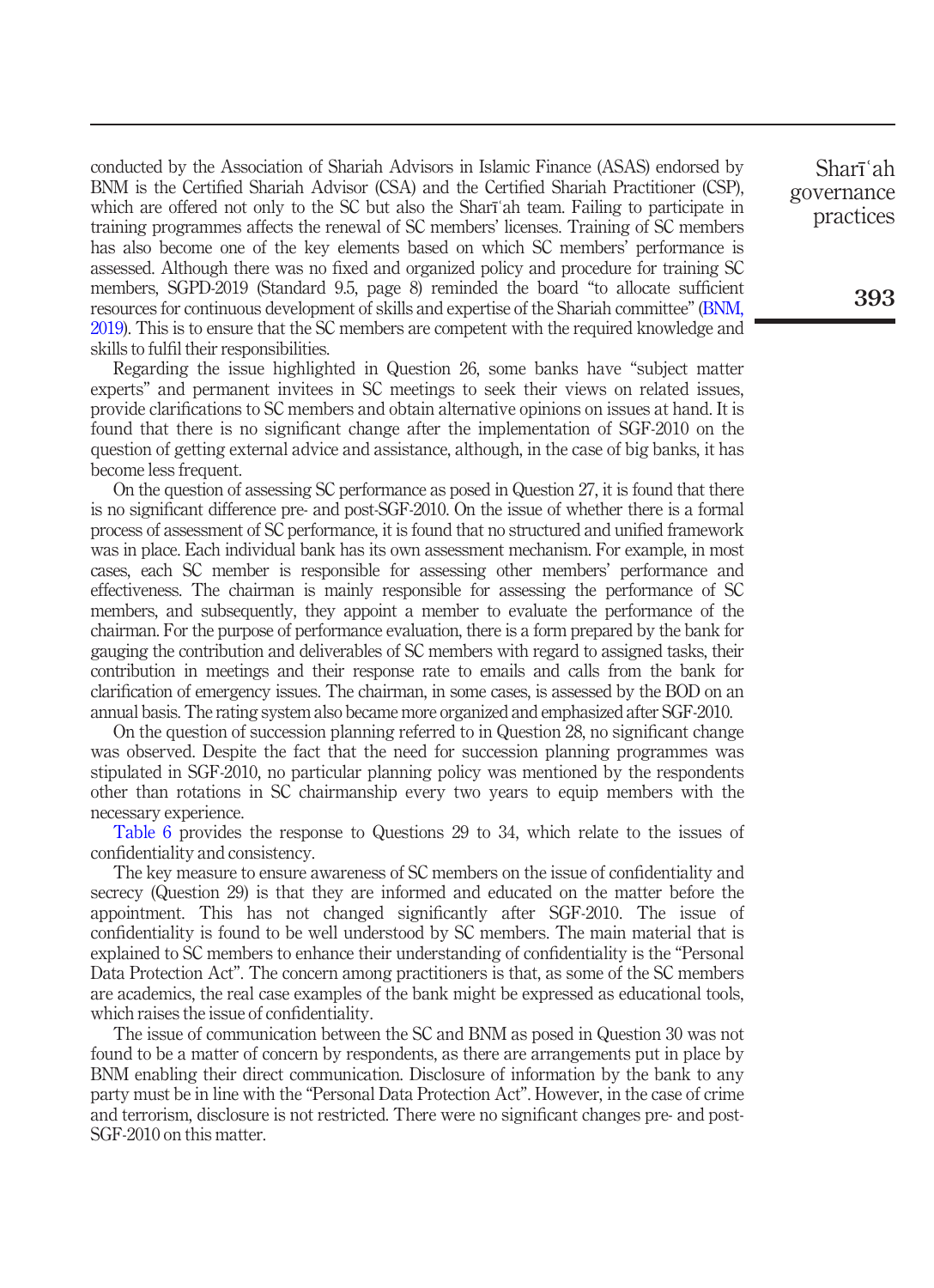| 12,3                                           |                             | Strongly agree                                                                                                                                                       | Agree        | Neutral      | Disagree    | Strongly disagree |
|------------------------------------------------|-----------------------------|----------------------------------------------------------------------------------------------------------------------------------------------------------------------|--------------|--------------|-------------|-------------------|
|                                                |                             | $Q29$ : There is a procedure to inform and make the SC fully aware of the issue of confidentiality of<br>information and documentation that are not public in nature |              |              |             |                   |
|                                                | Pre<br>Post                 | 9.9<br>10.5                                                                                                                                                          | 56.2<br>53.7 | 28.4<br>30.2 | 4.3<br>4.3  | $1.2\,$<br>1.2    |
| 394                                            | confidentiality             | Q30: If sensitive information is reported to BNM by the SC in good faith, it is not regarded as a violation of                                                       |              |              |             |                   |
|                                                | Pre<br>Post                 | 14.2<br>30.2                                                                                                                                                         | 64.8<br>43.8 | 17.3<br>21.6 | 2.5<br>3.1  | 1.2<br>1.2        |
|                                                | quality of decisions        | Q31: Restrictions for SC members to sit on the SC of only one IFI in the same industry have improved the                                                             |              |              |             |                   |
|                                                | Pre                         | 1.9                                                                                                                                                                  | 2.5          | 21.0         | 64.2        | 10.5              |
|                                                | Post<br>Shari'ah governance | 28.4<br>Q32: The concept of shūrā is carried out in a proper and consensual manner between key players in                                                            | 41.4         | 25.3         | 3.7         | 1.2               |
|                                                | Pre.<br>Post                | 1.9<br>7.4                                                                                                                                                           | 15.4<br>40.7 | 60.5<br>46.9 | 17.9<br>3.7 | 4.3<br>1.2        |
|                                                | Pre                         | Q33: The SC is influential in promoting strict adherence to ethics and the Islamic moral code<br>1.9                                                                 | 14.2         | 56.2         | 23.5        | 4.3               |
|                                                | Post                        | 27.2                                                                                                                                                                 | 43.8         | 23.5         | 4.3         | 1.2               |
| Table 6.<br>Confidentiality and<br>consistency | <b>Pre</b><br>Post          | Q34: There exists a fair level of gender diversity among SC members<br>13.0<br>24.7                                                                                  | 51.3<br>43.8 | 32.1<br>25.9 | 2.5<br>4.3  | 1.2<br>1.2        |
|                                                |                             |                                                                                                                                                                      |              |              |             |                   |

<span id="page-13-0"></span>On Question 31, it is found that there is a significant difference between pre- and post-SGF-2010. Restrictions for SC members to sit on the SC of one IFI in the same industry have both pros and cons. For example, while sitting on multiple boards could be beneficial in terms of SC members' access to knowledge and expertise, given that they need to be involved with many IFIs at the same time, the question of their ability and availability for properly serving these IFIs is raised. However, one of the shortcomings of this regulation can be the creation of a temporary shortage of Sharīʿah scholars. In the early stages of SGF-2010, it is noted that this restriction did create a surfeit of Sharīʿah scholars in the Islamic banking industry. However, later on, more talents, mainly from among academics, were recruited on Sharīʿah committees, which proved to be beneficial for the industry. There is also the issue of confidentiality, which is especially of concern to the banking industry, which is highly competitive.

There is a difference in responses for Question 32 between pre- and post-SGF-2010. The issue of *shūrā* has been recently brought up as one of the essential factors for the proper functioning of the SC. The new regulation on restricting SC members from sitting on other IFIs' committees in the same industry has, to some extent reduced the issue of fatwa shopping. It has also provided a new ground for different opinions to be expressed on various subject matters which is more in line with the spirit of  $shūr\bar{a}$ .

The results for Question 33 indicate a difference in respondents' opinions between preand post-SGF-2010. This issue was highlighted by the empowerment of banks' SCs after SGF-2010. For example, in some cases which apparently are not against Sharīʿah principles (e.g. investments in the condom industry), the SC can consider Islamic ethics, moral codes and the subsequent impact on Muslim customers' perceptions of the bank's operations, and thus restrict the bank's involvement in these areas. Further examples can include activities such as night clubs and certain TV commercials if they are against the Islamic moral code of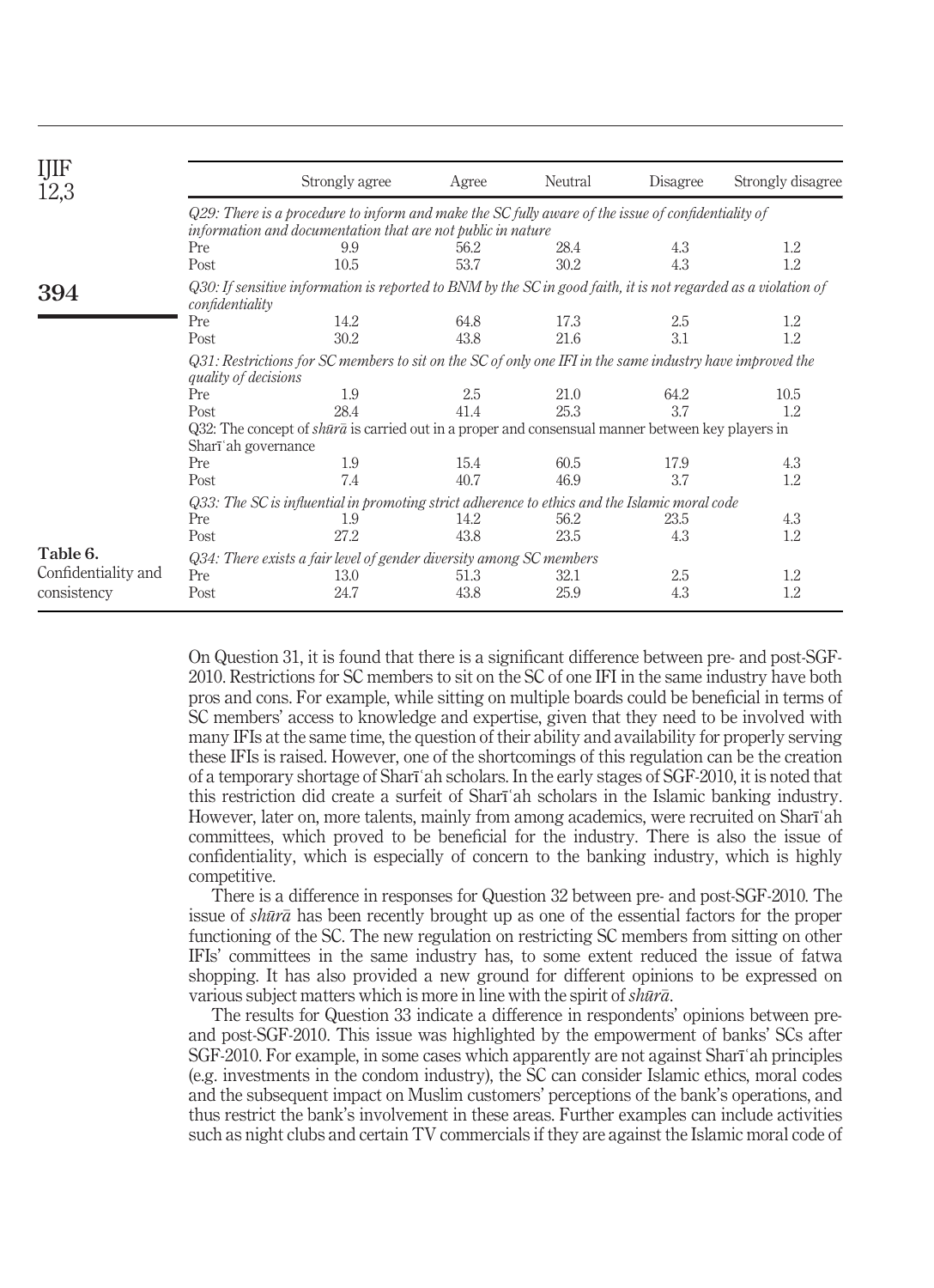conduct. Events and promotions are also referred to as the SC to validate their ethical elements. Respondents further mentioned that this can be in the form of promoting proper attire. However, in SGF-2017, as mentioned in the "Sharīʿah compliance culture" section, the focus now seems to be more on the integration of Sharīʿah governance considerations in business and risk strategies, as well as internal policies which fall under the prerogative of the BOD as the party of authority on these matters.

The issue of diversity raised in Question 34 is one of the current trends in the Islamic banking industry that have been brought up in current research. Although in most cases, men outnumber women in SCs, the priority is on qualification and gender is not a criterion for appointing SC members. In Malaysia, generally, there is no discrimination against female employees and Islamic banks are not an exemption. Unlike local banks, in some foreign banks considerations regarding the gender of SC members have been mentioned by respondents.

[Table 7](#page-14-0) shows the responses to Questions 35 to 41 relating to the issues of transparency and disclosure.

No significant difference in respondents' opinions is found in Question 35. Although not mentioned in SGF-2010, the guidelines on financial reporting for Islamic banks by BNM stipulate that the annual reports – which also include the SC reports in Islamic banks – must be published in local newspapers in two languages (national language and English). This issue is particularly of significance considering the diverse nature of customers and stakeholders in Islamic banks in Malaysia to make sure that they have access to annual reports information in a proper and useful manner.

<span id="page-14-0"></span>

|        | Strongly agree                                                                                                                                                        | Agree | Neutral | Disagree | Strongly disagree |                  |
|--------|-----------------------------------------------------------------------------------------------------------------------------------------------------------------------|-------|---------|----------|-------------------|------------------|
|        | Q35: The IFI publishes its annual financial report including the SC's report in at least two local daily                                                              |       |         |          |                   |                  |
|        | newspapers with one in the national language and the other in English                                                                                                 |       |         |          |                   |                  |
| Pre    | 14.8                                                                                                                                                                  | 70.4  | 10.5    | 3.7      | 0.6               |                  |
| Post   | 10.5                                                                                                                                                                  | 54.9  | 29.0    | 4.3      | $1.2\,$           |                  |
|        | Q36: There is a clear set of requirements on disclosing information on payment, responsibility, calculation<br>method and beneficiaries of zakat in the annual report |       |         |          |                   |                  |
| Pre    | 14.8                                                                                                                                                                  | 61.7  | 21.0    | 1.9      | 0.6               |                  |
| Post   | 22.2                                                                                                                                                                  | 46.3  | 29.0    | 1.9      | 0.6               |                  |
|        | Q37: The SC provides written Shart ah opinions when the IFI submits applications for new product approval                                                             |       |         |          |                   |                  |
| Pre    | 15.4                                                                                                                                                                  | 63.5  | 16.7    | 2.5      | 1.9               |                  |
| Post   | 9.3                                                                                                                                                                   | 47.5  | 37.7    | 4.3      | 1.2               |                  |
|        | Q38: The number of SC meetings in a year is disclosed in the IFI's annual report                                                                                      |       |         |          |                   |                  |
| Pre    | 1.9                                                                                                                                                                   | 14.2  | 58.0    | 21.6     | 4.3               |                  |
| Post   | 1.2                                                                                                                                                                   | 14.8  | 51.9    | 31.5     | 0.6               |                  |
|        | Q39: The attendance rate of every SC member in the meetings is disclosed in the IFI's annual report                                                                   |       |         |          |                   |                  |
| Pre    | 2.5                                                                                                                                                                   | 6.2   | 61.1    | 25.9     | 4.3               |                  |
| Post   | 1.2                                                                                                                                                                   | 8.0   | 55.0    | 35.2     | 0.6               |                  |
|        | Q40: The remuneration of SC members is disclosed in the IFI's annual report                                                                                           |       |         |          |                   |                  |
| Pre    | 1.9                                                                                                                                                                   | 14.8  | 56.2    | 22.8     | 4.3               |                  |
| Post   | 1.2                                                                                                                                                                   | 8.0   | 58.7    | 31.5     | 0.6               |                  |
| report | $Q41$ : There exists a clear and detailed set of requirements for Shart ah reporting disclosure in the annual                                                         |       |         |          |                   | Table 7.         |
| Pre    | 1.9                                                                                                                                                                   | 1.9   | 18.5    | 67.3     | 10.5              | Transparency and |
| Post   | 10.5                                                                                                                                                                  | 56.8  | 27.2    | 4.3      | 1.2               | disclosure       |

Sharīʿah governance practices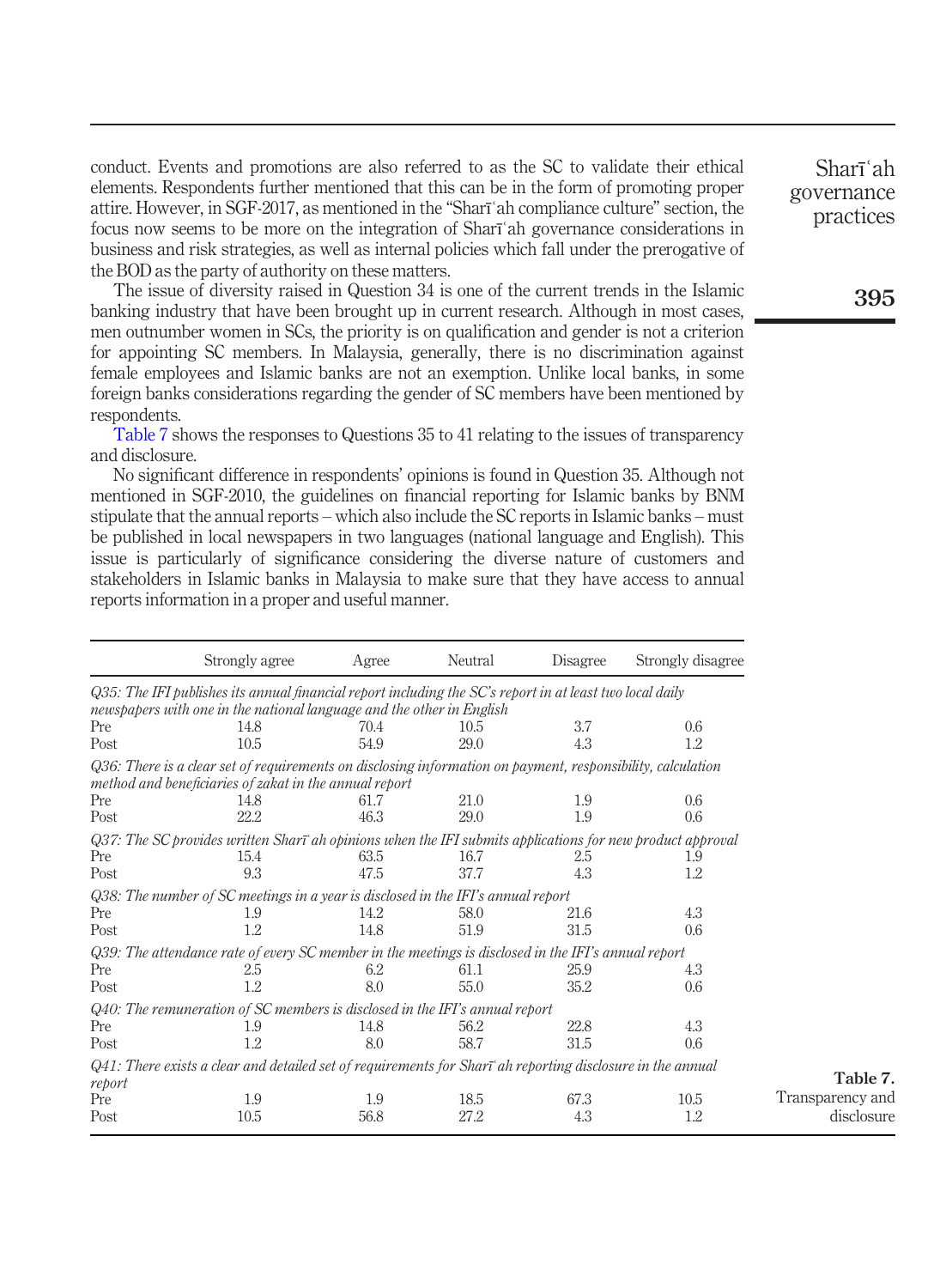Respondents' views on Question 36 did not differ significantly. Sources and destinations of zakat are disclosed in general, but not elaborately. This disclosure is also more emphasized after SGF-2010. Some of the banks have zakat committees; however, for the distribution of zakat, they need to consult the SC. Zakat is also paid to local authorities; however, in most cases, they return the amount to the bank on the basis of *wakalah* (agency). Therefore, in this case, the bank acts as an agent for the distribution of zakat. The disclosure of zakat collection and distribution is found to be limited and general with no comprehensive report made available on this matter. The methods of zakat calculation are disclosed in annual reports.

No significant difference is found for Question 37 between pre- and post-SGF-2010. Sharīʿah pronouncements (official Sharīʿah opinions) are accessible to the public. However, it is not the case for retail products. Product disclosure sheets that highlight critical features of products and describe underlying Sharīʿah principles are another means for ensuring transparency on products by Islamic banks.

As presented in Question 38, most of the respondents believe that there is no difference pre- and post-implementation of SGF-2010 on the disclosure of the number of meetings in the IFI's annual report. Although there are different opinions among respondents regarding the disclosure of SC meetings in the annual report, a review of the Islamic banks' annual reports reveals that after enforcement of SGF-2010 banks tend to disclose the number of SC meetings to comply with this guideline.

As stated in Question 39, in terms of disclosure of the attendance rate of SC members, the majority of respondents were neutral. Hence, apart from the respondents' views, a review of annual reports was conducted, which revealed that there are a number of Islamic banks that do not disclose such related information. In some banks that disclose the number of meetings, this information is merely mentioned in the SC report and there is no further disclosure on the attendance rate.

The results of Question 40 show that SGF-2010 did not cause any difference in terms of SC remuneration disclosure in Islamic banks' annual reports. Islamic banks' policies in this regard have not changed after SGF-2010 as the guideline does not require the disclosure of SC members' remuneration. However, as mentioned in the literature, it is one of the tools for transparency, as it has implications for SC members' independence [\(Hamza, 2013](#page-18-10); [Fatihah,](#page-18-17) [2015](#page-18-17)).

According to the results of Question 41, respondents opined that before SGF-2010 there was no clear and detailed set of requirements for SC report disclosure in the annual report. Hence, the SC report has improved comprehensively after SGF-2010. There was a general belief among the respondents that the comprehensiveness of the SC report must be accompanied by considerations on the balance between confidentiality and public interest. As the main users of annual reports are shareholders and as not many Islamic banks are listed on the Kuala Lumpur Stock Exchange (KLSE), the requirements on the Sharīʿah report are still limited. Given this fact, there is still room for elaborating on the SC report. Detailed information on the contribution of Islamic banks to the society can also better inform stakeholders on the nature of operations undertaken by banks (such as waqf (Islamic endowment) and *sadaqah* (voluntary charity)), as the SC report is<br>considered a tool to communicate to the public on Shari'ah governance activities. The SC considered a tool to communicate to the public on Sharīʿah governance activities. The SC report can be further improved by including more information on the tasks that Sharīʿah review, audit, risk and research undertaken to ensure Sharīʿah compliance. Other information that can be included in the SC report is the number of events and profit generated from Sharīʿah non-compliance activities and measures taken by the bank to address and resolve these issues.

IJIF 12,3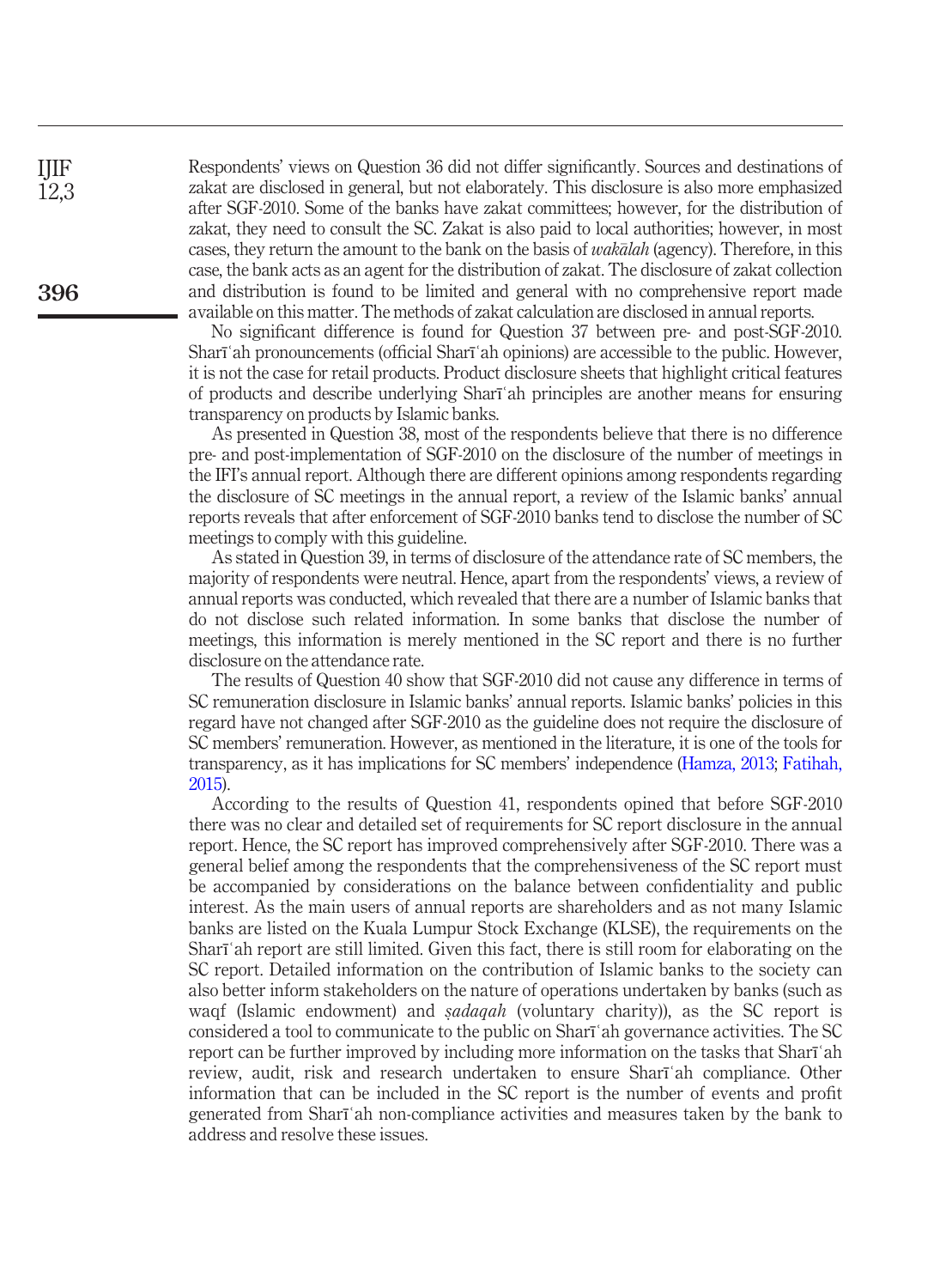### Final results: evaluating the perceived changes in Sharīʿah governance practices pre- and post-enforcement of Sharīʿah governance framework-2010 This section analyses the perceived changes in Sharīʿah governance practices as measured through questionnaire scores pre- and post-SGF-2010. For this purpose, the data were divided into two sets pertaining to pre- and post-SGF-2010, and the mean for each set was calculated in SPSS for every question. To check for any significant difference between Sharī'ah governance practices pre- and post-SGF-2010, a paired sample  $t$ -test was used on the means of these two groups. The paired sample t-test was found to be appropriate due to the fact that among two types of  $t$ -test, the independent  $t$ -test is used when there are two experimental conditions with two different participants while the paired sample t-test applies when the same participants take part in pre-test and post-test [\(Field, 2009](#page-18-18)). [Table 8](#page-16-0) shows the descriptive statistics for paired sample t-test for scores pre- and post-SGF-2010.

According to t-test results presented in [Table 8,](#page-16-0) a significant difference is found for Sharīʿah governance scores as measured by the questionnaires before (Mean  $= 2.8$ ,  $SE = 0.12$ ) and after SGF-2010 (Mean = 2.5, SE = 0.09);  $t(40) = 2.43$ ,  $p = 0.020$ . The results of the t-test reflect the fact that, according to the respondents' perception, Sharīʿah governance practices in Islamic banks in Malaysia have improved significantly after SGF-2010. Overall, this significant change is mainly attributable to the accountability and responsibility component. ([Table 9](#page-16-1))

#### Discussion and conclusion

This research is an attempt to investigate the effect of SGF-2010 in Malaysian Islamic banks relying on the survey method as the data collection tool to achieve the research objectives. The results of the paired-sample t-test on the items in the questionnaire, which was intended to measure the degree of the change prior to and after the implementation of SGF-2010, indicated a significant difference, implying that generally Sharīʿah governance practices have significantly improved after the enforcement of SGF-2010. The major changes in Sharīʿah governance practices are mostly attributable to the improvements in the accountability and responsibility component. This is consistent with the study of Shafii [et al.](#page-18-19) [\(2013\)](#page-18-19), who mentioned that expansion and elaboration on the roles and responsibilities of the SC and inclusion of Sharīʿah functions are believed to have added value to the operations of Islamic banks in terms of assuring compliance with Sharīʿah principles.

|                             |         | Mean             | $\boldsymbol{n}$   |         | SD <sub>1</sub>                                       |      |    | Std. error mean      | Table o.<br>Descriptive statistics<br>for paired sample<br>$t$ -test for Sharī'ah      |
|-----------------------------|---------|------------------|--------------------|---------|-------------------------------------------------------|------|----|----------------------|----------------------------------------------------------------------------------------|
| SG practices<br>Pre<br>Post |         | 2.7948<br>2.5437 | 41<br>41           |         | 0.75172<br>0.56894                                    |      |    | 0.11740<br>0.08885   | governance<br>scores pre- and post-<br>SGF-2010                                        |
|                             | Mean    | <b>SD</b>        | Std. error<br>mean | Lower   | 95% confidence interval<br>of the difference<br>Upper | t    | df | Sig.<br>(two-tailed) | Table 9.<br>Paired samples test<br>for Shari'ah<br>governance<br>scores pre- and post- |
| Pre-post                    | 0.25113 | 0.66161          | 0.10333            | 0.04230 | 0.45996                                               | 2.43 | 40 | 0.020                | SGF-2010                                                                               |

Sharīʿah governance practices

397

<span id="page-16-1"></span><span id="page-16-0"></span> $T<sub>11</sub>$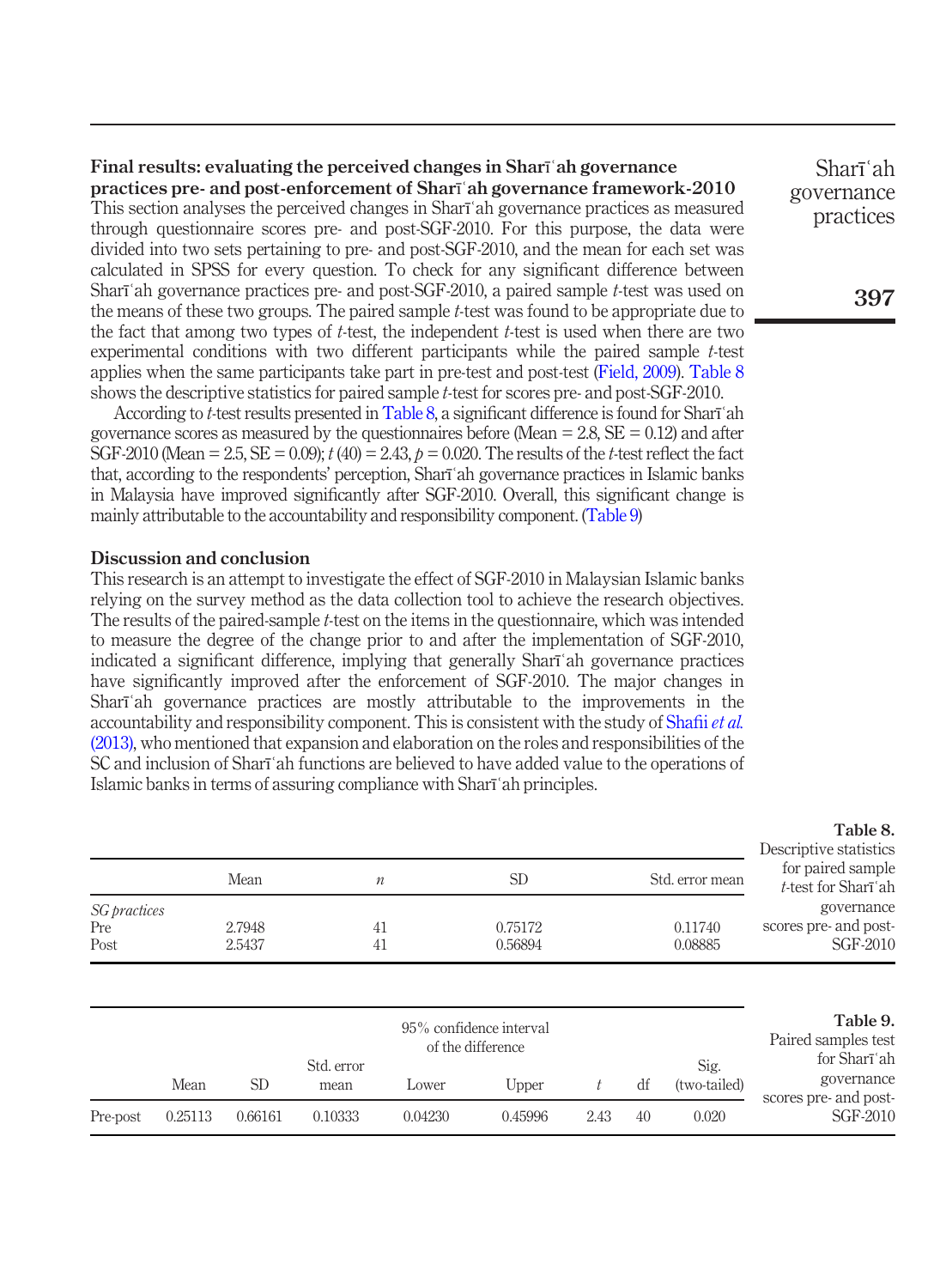| IJIF<br>12,3 | In addition, the elements which improved significantly after the implementation of SGF-<br>2010 include the following:                                                                                                                        |
|--------------|-----------------------------------------------------------------------------------------------------------------------------------------------------------------------------------------------------------------------------------------------|
|              | • The position of the SC as a reference point and its role in enhancing the<br>understanding of Shari'ah; clearer demarcation of responsibilities.                                                                                            |
|              | • Expansion of the Shari ah team function.                                                                                                                                                                                                    |
| 398          | • Increase in the minimum number of SC members to enhance the quality of their<br>decisions.                                                                                                                                                  |
|              | • The recommendation of SGF-2010 for the presence of an SC representative in the<br>BOD was found to be a positive move by BNM.                                                                                                               |
|              | • There are some initiatives regarding the training programmes both at the BNM<br>level and the internal level of the bank after SGF-2010.                                                                                                    |
|              | • Restrictions on SC members to sit on more than one committee within the same<br>industry are believed to have improved the concept of $sh\bar{u}r\bar{a}$ , mitigated competitive<br>risks and helped nurture new scholars in the industry. |
|              |                                                                                                                                                                                                                                               |

Although Sharīʿah reporting has improved after SGF-2010, it still has plenty of room for improvements such as incorporating more disclosures on Sharīʿah non-compliant events, providing more information on zakat and charity collection and distribution and including more disclosure on Sharīʿah functions.

At the time this research was conducted, SGPD-2019 had not been released. However, the framework was later reviewed, and the analysis revealed that more focus is given to the integration of Sharīʿah governance activities in business and risk strategies and more reference and authority are given to the BOD as compared to SGF-2010. Interestingly a separate section is provided in SGF-2017 and SGPD-2019 on transparency and disclosure which was not included in SGF-2010, requiring more elaboration on processes for forming an opinion in the SC. A clear definition of Sharīʿah non-compliance risk is also provided in this guideline. A more elaborate outline of SC members, chairman and secretariat is also presented. However, the requirement for two-thirds votes when making decisions is relaxed to "simple majority". There is a new requirement for at least one member of the SC to have Islamic banking and finance background. Finally, the recently released SGPD-2019 has relaxed the requirement for having a minimum of five SC members for Islamic windows or a foreign branch in Malaysia to a minimum of three SC members. In addition, a new rule is introduced where the services of SC for a particular IFI should not be more than nine years.

This research can be extended in various ways. Future studies can replicate the present research to other IFIs, more specifically in the *takaful* (Islamic insurance) industry. They could investigate improvements in Sharīʿah governance practices that evolved through the issuance of guidelines and regulations and look into the relationship between Sharīʿah governance and performance in the  $takāful$  industry. Another significant extension of the current research could be done by developing a Sharīʿah governance index for its core components to more systematically quantify Sharīʿah governance practices. This could provide a platform for further quantitative analysis of the relationship between Sharīʿah governance and different aspects of performance. Future research could also look into the impact of Sharīʿah functions such as Sharīʿah review, audit, risk and research on Sharīʿah governance practices and bank performance, given the importance of these functions highlighted by the results in this research.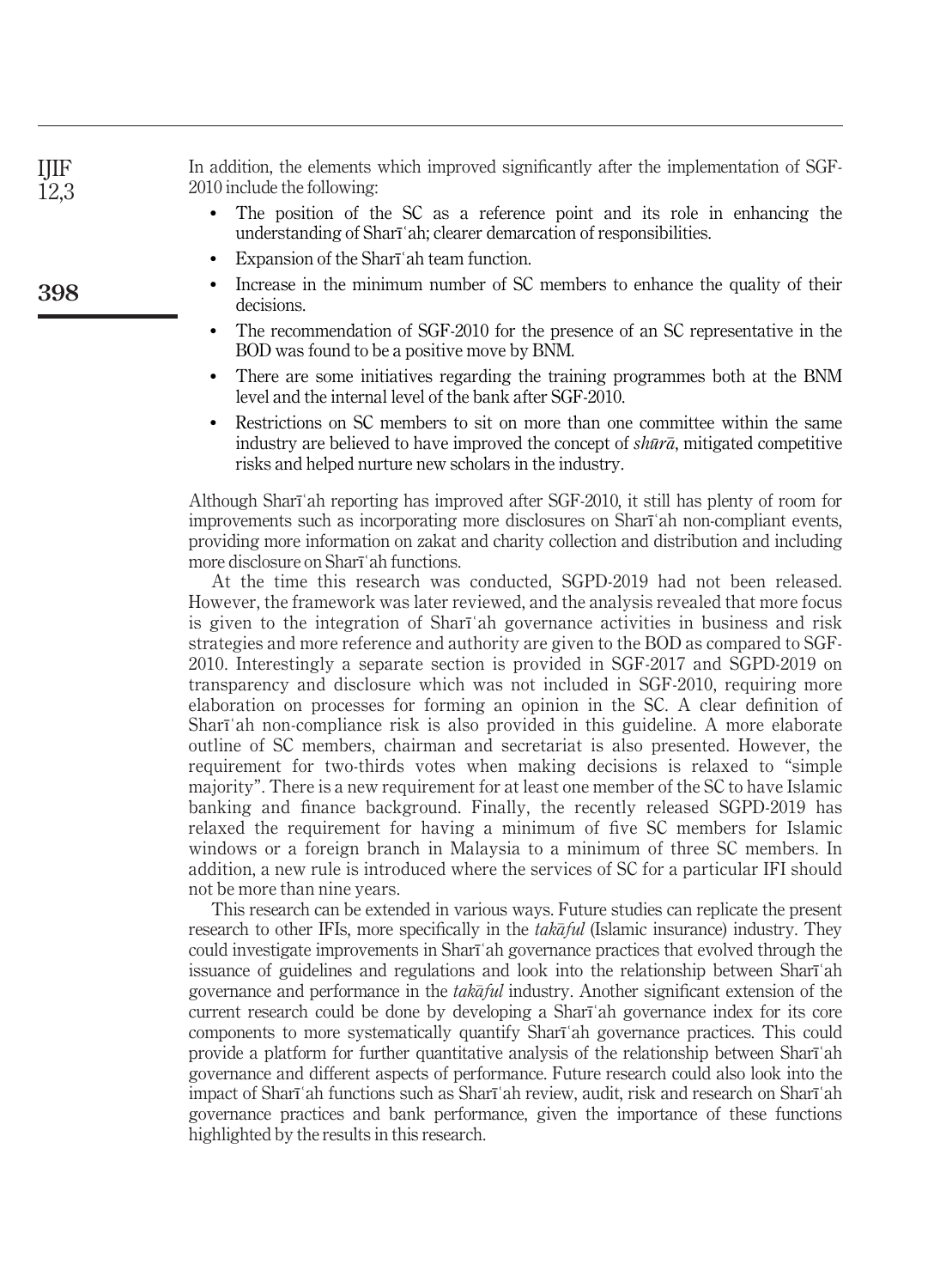#### References

- <span id="page-18-9"></span>Abdul Rahman, A., Abu Bakar, B. and Syafie, A.W. (2005), "Syariah governance of Islamic banks: perceptions of responsibility and independence of Syariah advisors", in Hassan, V., Shanmugam, B. and Perumal, V. (Eds), Corporate Governance: An Islamic Paradigm, University Putra Malaysia, Serdang.
- <span id="page-18-0"></span>Bhatti, M. and Bhatti, I. (2009), "Development in legal issues of corporate governance in Islamic finance", Journal of Economic and Administrative Sciences, Vol. 25 No. 1, pp. 67-91.
- <span id="page-18-16"></span>BNM (2019), "Shariah governance", available at: [www.bnm.gov.my/index.php?ch=57&pg=144&ac=](http://www.bnm.gov.my/index.php?ch=57&pg=144&ac=836&bb=file) [836&bb=](http://www.bnm.gov.my/index.php?ch=57&pg=144&ac=836&bb=file)file (accessed 3 March 2020).
- <span id="page-18-7"></span>Casper, M. (2012), "Sharia boards and Sharia compliance in the context of European corporate governance", Working paper, Center for Religion and Modernity, University of Münster, Münster.
- <span id="page-18-2"></span>Chapra, M.U. (2016), The Future of Economics: An Islamic Perspective, Kube Publishing, Markfield, Vol. 21.
- <span id="page-18-5"></span>Farook, S.Z. and Farooq, M.O. (2011), "Shari'ah governance for Islamic finance: challenges and pragmatic solutions", Working paper, Bahrain Institute of Banking and Finance.
- <span id="page-18-17"></span>Fatihah, A.R. (2015), "Shari'ah governance disclosure by Islamic banks in Malaysia", PhD Thesis, Universiti Utara Malaysia.
- <span id="page-18-6"></span>Febianto, I. (2011), "Shari'ah compliant model of business entities", World Journal of Social Science, Vol. 1 No. 4, pp. 130-149.
- <span id="page-18-18"></span>Field, A. (2009), Discovering Statistics Using SPSS, Sage Publications, New York, NY, NJ.
- <span id="page-18-11"></span>Ginena, K. and Hamid, A. (2015), Foundations of Shari' ah Governance of Islamic Banks, John Wiley and Sons, Chichester, West Sussex.
- <span id="page-18-10"></span>Hamza, H. (2013), "Sharia governance in Islamic banks: effectiveness and supervision model", International Journal of Islamic and Middle Eastern Finance and Management, Vol. 6 No. 3, pp. 226-237.
- <span id="page-18-1"></span>Hasan, Z. (2012), Shari'ah Governance in Islamic Banks, Edinburgh University Press, Edinburgh.
- <span id="page-18-14"></span>Kamaruddin, M.I.H., Hanefah, M., Shafii, Z., Salleh, S. and Zakaria, N. (2020), "Comparative analysis on Shariah governance in Malaysia: SGF 2010", Journal of Public Administration and Governance, Vol. 10 No. 1, pp. 110-131.
- <span id="page-18-13"></span>Laldin, M.A. and Furqani, H. (2018), "Islamic Financial Services Act (IFSA) 2013 and the Sharīʿahcompliance requirement of the Islamic finance industry in Malaysia", ISRA International Journal of Islamic Finance, Vol. 10 No. 1, pp. 94-101.
- <span id="page-18-8"></span>Muhammad, S.F. and Sulong, Z. (2019), "Corporate and Shariah governance mechanisms and earnings quality in Islamic banks: a review and evaluation of patterns", in Sidek, N., Said, R. and Hasan, W. (Eds), Islamic Development Management, Springer, Singapore.
- <span id="page-18-3"></span>Omar, N.B. (2013), "Shari'ah governance framework: a mitigating mechanism against money laundering and terrorism financing in Islamic financial institutions", Paper presented at the Islamic Accounting and Financial Criminology Conference (IAFCC 2013), 23 March, Shah Alam, Selangor.
- <span id="page-18-12"></span>Rahaman, F.B.A. (2015), "Sharīʿah governance disclosure by Islamic banks in Malaysia", PhD Thesis, School of Business, Universiti Utara Malaysia.
- <span id="page-18-4"></span>Ramli, N.M., Majid, A.S.A., Muhamed, N.A. and Yaakub, N.A. (2014), "Shari'ah governance disclosure index and institutional ownership of Islamic financial institutions in Malaysia", Proceedings of 5th Asia-Pacific Business Research Conference, 17-18 February, 2014, Hotel Istana, Kuala Lumpur.
- <span id="page-18-19"></span>Shafii, Z., Abidin, A.Z., Salleh, S., Jusoff, K. and Kasim, N. (2013), "Post implementation of Sharīʿah governance framework: the impact of Sharīʿah audit function towards the role of Sharīʿah committee", Middle East Journal of Scientific Research, Vol. 13, pp. 7-11.
- <span id="page-18-15"></span>Zikmund, W.G. (2003), Business Research Methods, South-Western Cengage Learning, Mason, OH.

Sharīʿah governance practices